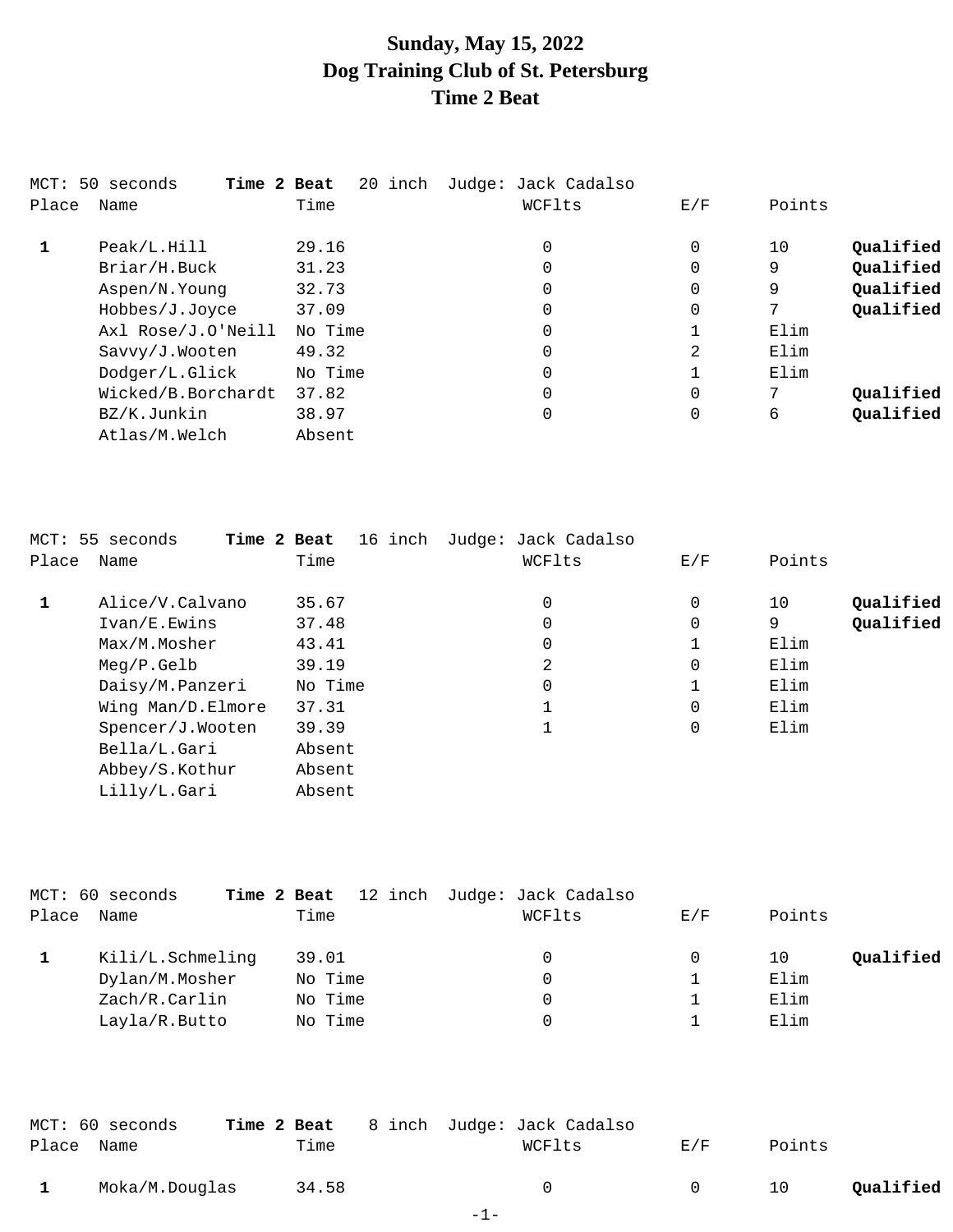| Mariah/J.Libberton 34.97 |  |  | Qualified |
|--------------------------|--|--|-----------|
| CinnaBun/D.Elmore 38.93  |  |  | Oualified |

 Total Number of Dogs Showing: 23 Total Number of Dogs Absent: 4 Total Number of Dogs Withdrawn: 0 Total Number of Dogs Not Scored: 0 Total Number of Qualifiers: 12 Percent Qualified: 52.2%

|            | MCT: 50 seconds |         | <b>Time 2 Beat Pref</b> 20 inch Judge: Jack Cadalso |        |        |
|------------|-----------------|---------|-----------------------------------------------------|--------|--------|
| Place Name |                 | Time    | WCFlts                                              | F. / F | Points |
|            | Benny/J.Joyce   | No Time | and the contract of                                 |        | Elim   |

|       | MCT: 55 seconds           |         | <b>Time 2 Beat Pref</b> 16 inch Judge: Jack Cadalso |     |                 |
|-------|---------------------------|---------|-----------------------------------------------------|-----|-----------------|
| Place | Name                      | Time    | WCFlts                                              | E/F | Points          |
|       | Denver/C.Mullins          | 47.03   |                                                     | 0   | Qualified<br>10 |
|       | Ellie/A.Barker            | 37.41   |                                                     | 0   | Elim            |
|       | Wahoo/P.Lichtenberg 34.53 |         |                                                     | 2   | Elim            |
|       | Suzie/M.DeVane            | 63.39   |                                                     | 2   | Elim            |
|       | Skye/C.Steinhagen         | No Time |                                                     |     | Elim            |
|       | Morgan/C.Mullins          | 51.92   |                                                     |     | Elim            |
|       |                           |         |                                                     |     |                 |

| MCT: 60 seconds             |      | <b>Time 2 Beat Pref</b> 12 inch Judge: Jack Cadalso |                |        |
|-----------------------------|------|-----------------------------------------------------|----------------|--------|
| Place Name                  | Time | WCFlts                                              | F. / F         | Points |
| Sterling/V.MacVicar No Time |      | $\cap$                                              | $\overline{1}$ | Elim   |
| Sampson/R.Skukalek Absent   |      |                                                     |                |        |

|            | MCT: 60 seconds | Time 2 Beat Pref 8 inch Judge: Jack Cadalso |        |             |        |
|------------|-----------------|---------------------------------------------|--------|-------------|--------|
| Place Name |                 | Time                                        | WCFlts | <b>E</b> /F | Points |
|            |                 |                                             |        |             |        |

Spike/S.Scott Absent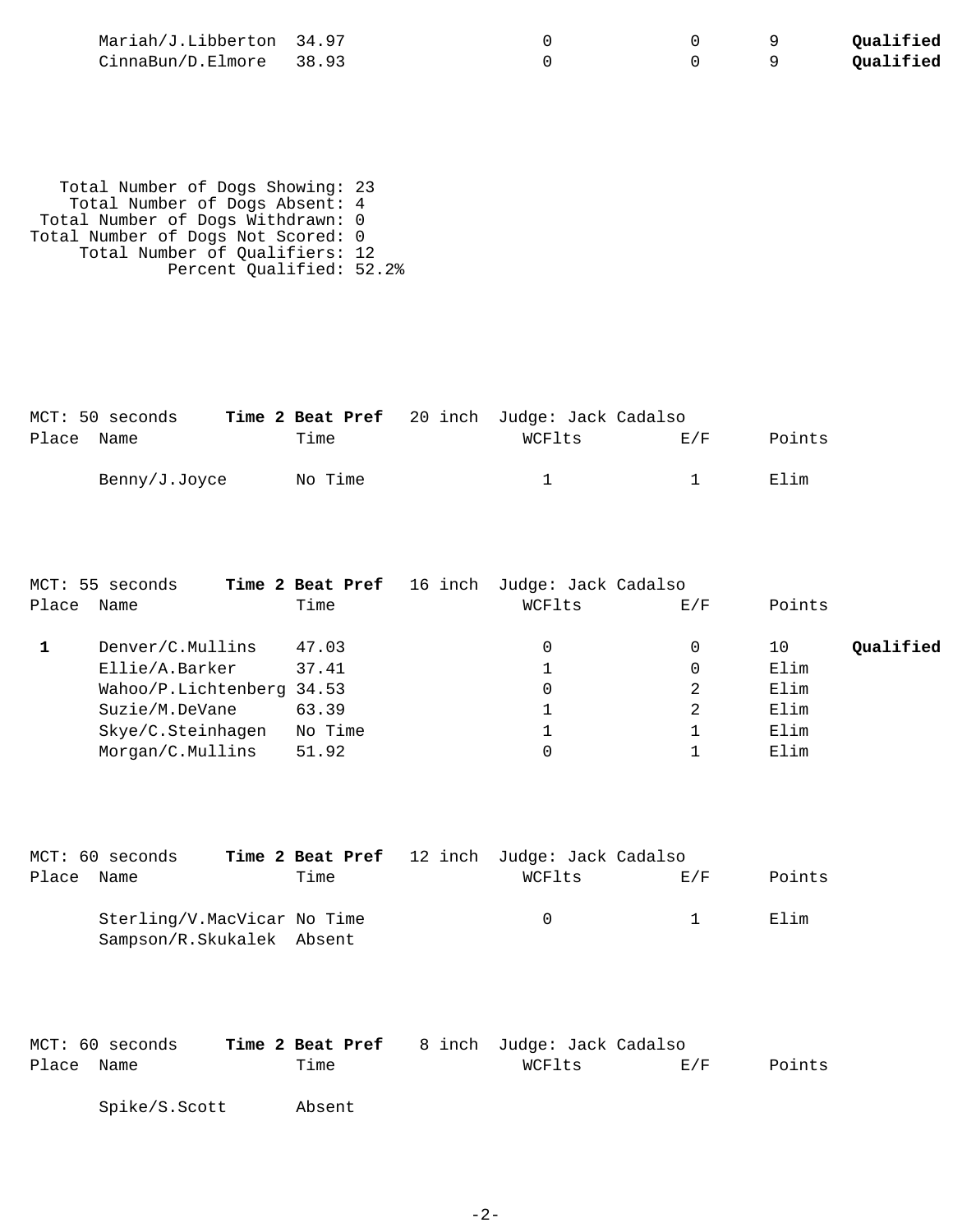Total Number of Dogs Showing: 8 Total Number of Dogs Absent: 2 Total Number of Dogs Withdrawn: 0 Total Number of Dogs Not Scored: 0 Total Number of Qualifiers: 1 Percent Qualified: 12.5%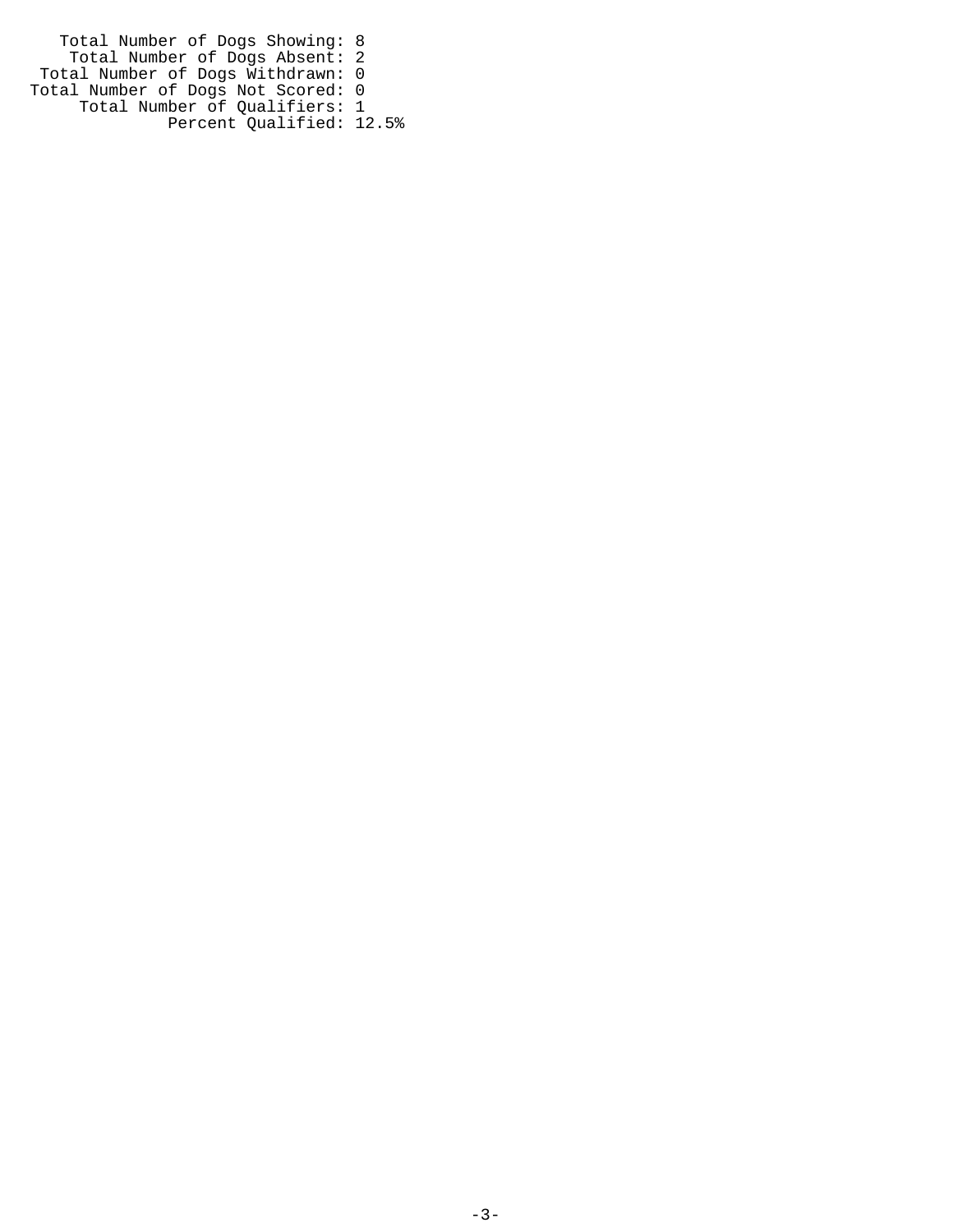# **Sunday, May 15, 2022 Dog Training Club of St. Petersburg Premier JWW**

| Place        | Premier JWW<br>MCT: 46 seconds<br>Name | Time   | 24 inch | RFlts       | Judge: Jack Cadalso<br>WCFlts | E/F            | Score | Top25 |           |
|--------------|----------------------------------------|--------|---------|-------------|-------------------------------|----------------|-------|-------|-----------|
| 1            | Ocean/J.Valentovich 36.22              |        |         | $\mathbf 0$ | 0                             | 0              | 100   |       | Qualified |
|              |                                        |        |         |             |                               |                |       |       |           |
|              |                                        |        |         |             |                               |                |       |       |           |
|              | $MCT: 42$ seconds<br>Premier JWW       |        | 20 inch |             | Judge: Jack Cadalso           |                |       |       |           |
| Place        | Name                                   | Time   |         | RFlts       | WCFlts                        | E/F            | Score | Top25 |           |
| 1            | Nova/C.Derby                           | 27.69  |         | $\Omega$    | 0                             | $\Omega$       | 100   | Yes   | Qualified |
| $\mathbf{2}$ | Peak/L.Hill                            | 31.87  |         | $\Omega$    | 0                             | 0              | 100   | Yes   | Qualified |
| 3            | Aspen/N.Young                          | 36.65  |         | 0           | 0                             | $\overline{0}$ | 100   |       | Qualified |
|              | Luna/R.Baxter                          | 38.57  |         | 1           | $\Omega$                      | 0              | Elim  |       |           |
|              | Utah/H.Broadbent                       | 37.17  |         | 0           |                               | $\mathbf 0$    | Elim  |       |           |
|              | Atlas/M.Welch                          | 42.09  |         | $\mathbf 0$ | 0                             | $\mathbf 0$    | Elim  |       |           |
|              | HiJinks/V.Drerup                       | Absent |         |             |                               |                |       |       |           |

|              | Premier JWW<br>MCT: 45 seconds | 16 inch | Judge: Jack Cadalso |          |     |       |       |           |
|--------------|--------------------------------|---------|---------------------|----------|-----|-------|-------|-----------|
| Place        | Name                           | Time    | RFlts               | WCFlts   | E/F | Score | Top25 |           |
| $\mathbf{1}$ | Sterling/V.MacVicar 31.04      |         | 0                   | $\Omega$ |     | 100   | Yes   | Qualified |
| $\mathbf{2}$ | Daisy/M.Panzeri                | 33.42   | 0                   | 0        |     | 100   | Yes   | Qualified |
| 3            | Abbey/S.Kothur                 | 37.59   | 0                   | 0        | 0   | 100   |       | Qualified |
| 4            | Ivan/E.Ewins                   | 41.65   | 0                   | 0        | 0   | 100   |       | Qualified |
|              | Gus/A.Gandy                    | 48.55   |                     | 2        |     | Elim  |       |           |
|              | Meg/P.Gelb                     | 30.44   | 0                   | 2        |     | Elim  |       |           |
|              | Tyler/L.Coleman                | No Time | 0                   |          |     | Elim  |       |           |
|              | Senna/E.Barshack               | No Time |                     |          | 2   | Elim  |       |           |
|              | Amber/V.MacVicar               | AIS     |                     |          |     |       |       |           |

|            | MCT: 48 seconds  | <b>Premier JWW</b> 12 inch Judge: Jack Cadalso |  |                                         |             |     |           |
|------------|------------------|------------------------------------------------|--|-----------------------------------------|-------------|-----|-----------|
| Place Name |                  | Time                                           |  | RFlts WCFlts E/F                        | Score Top25 |     |           |
|            | Kili/L.Schmeling | 35.79                                          |  | $\begin{matrix} 0 & 0 & 0 \end{matrix}$ | 100         | Yes | Qualified |
|            | Dylan/M.Mosher   | 45.15                                          |  | $1 \quad 1$                             | Elim        |     |           |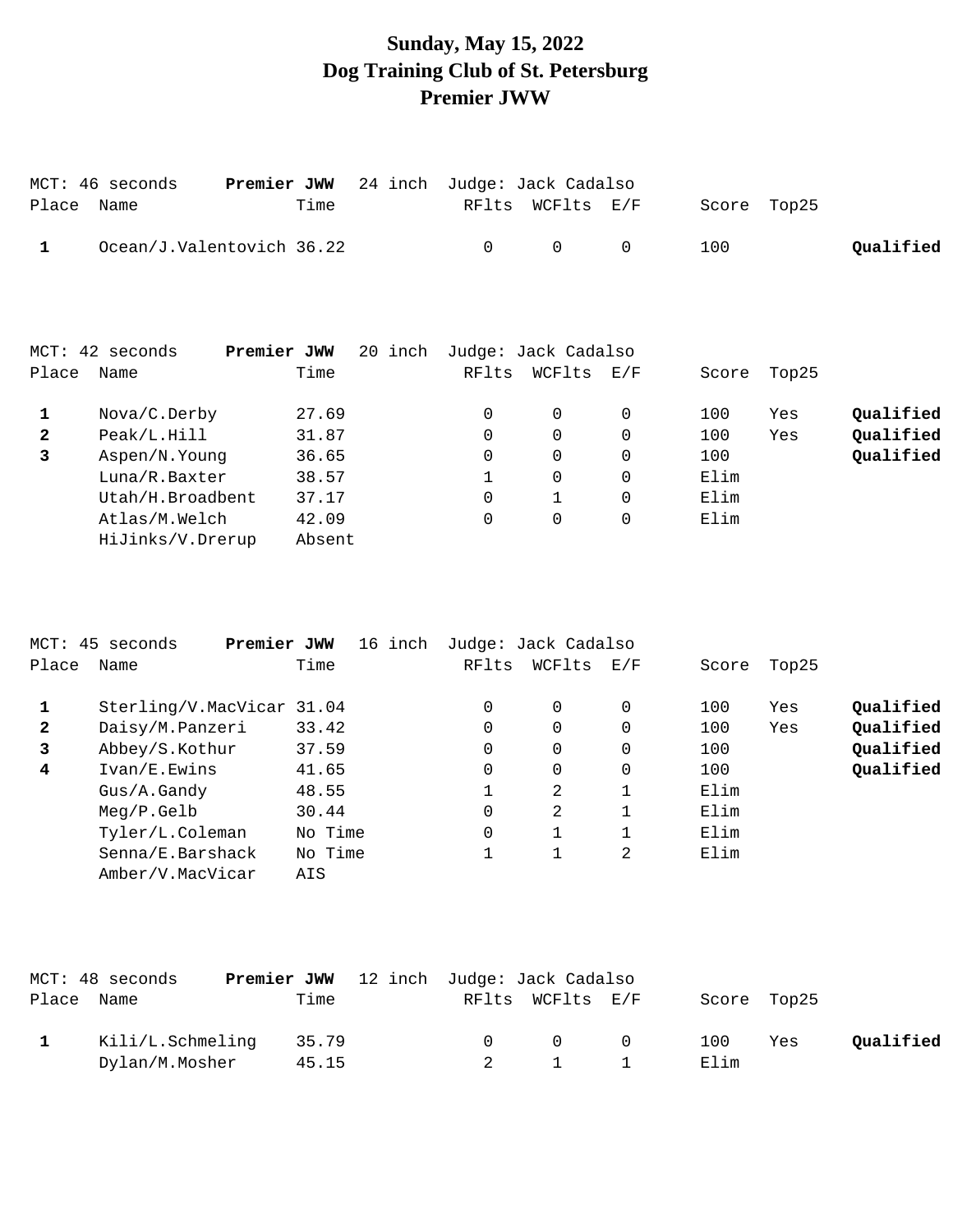|              | MCT: 50 seconds<br>Premier JWW |         | 8 inch Judge: Jack Cadalso |                  |            |             |     |           |
|--------------|--------------------------------|---------|----------------------------|------------------|------------|-------------|-----|-----------|
| Place Name   |                                | Time    |                            | RFlts WCFlts E/F |            | Score Top25 |     |           |
|              | Moka/M.Douglas                 | 35.13   |                            | $\overline{0}$   | $\bigcirc$ | 100         | Yes | Qualified |
| $\mathbf{2}$ | Rhythm/K.Loman Chio 42.88      |         |                            |                  |            | 100         |     | Qualified |
|              | Poppy/R.Baxter                 | No Time |                            |                  |            | Elim        |     |           |

 Total Number of Dogs Showing: 20 Total Number of Dogs Absent: 1 Total Number of Dogs Withdrawn: 1 Total Number of Dogs Not Scored: 0 Total Number of Qualifiers: 11 Percent Qualified: 55.0%

| MCT: 51 seconds           | <b>Premier JWW Pref</b> 20 inch Judge: Jack Cadalso |        |                                 |     |             |           |
|---------------------------|-----------------------------------------------------|--------|---------------------------------|-----|-------------|-----------|
| Place Name                | Time                                                |        | RFlts WCFlts E/F                |     | Score Top25 |           |
| Bazinga/S.Kirkpatri 43.64 |                                                     | $\cap$ | $\begin{matrix}0&0\end{matrix}$ | 100 |             | Qualified |
| Benny/J.Joyce             | Absent                                              |        |                                 |     |             |           |

|            | MCT: 47 seconds | <b>Premier JWW Pref</b> 16 inch Judge: Jack Cadalso |                   |                  |                   |             |     |           |
|------------|-----------------|-----------------------------------------------------|-------------------|------------------|-------------------|-------------|-----|-----------|
| Place Name |                 | Time                                                |                   | RFlts WCFlts E/F |                   | Score Top25 |     |           |
|            | Riot/L.Hill     | 33.59                                               | $\cap$ and $\cap$ |                  | $\Omega$ $\Omega$ | 100         | Yes | Oualified |
|            | Zeke/R.Henson   | No Time                                             | $\cap$            | $\sim$ 2         |                   | Elim        |     |           |

|              | MCT: 50 seconds | <b>Premier JWW Pref</b> 12 inch Judge: Jack Cadalso |                                         |                              |     |           |
|--------------|-----------------|-----------------------------------------------------|-----------------------------------------|------------------------------|-----|-----------|
| Place Name   |                 | Time                                                |                                         | RFlts WCFlts E/F Score Top25 |     |           |
| $\mathbf{1}$ | Vera/A.Gandy    | 40.67                                               | $\begin{matrix} 0 & 0 & 0 \end{matrix}$ |                              | 100 | Qualified |

|            | MCT: 53 seconds | <b>Premier JWW Pref</b> 8 inch Judge: Jack Cadalso |          |                  |             |  |
|------------|-----------------|----------------------------------------------------|----------|------------------|-------------|--|
| Place Name |                 | Time                                               |          | RFlts WCFlts E/F | Score Top25 |  |
|            | Grady/S.Delgado | 49.82                                              | $\sim$ 4 | 2 1              | Elim        |  |
|            |                 |                                                    | $-4-$    |                  |             |  |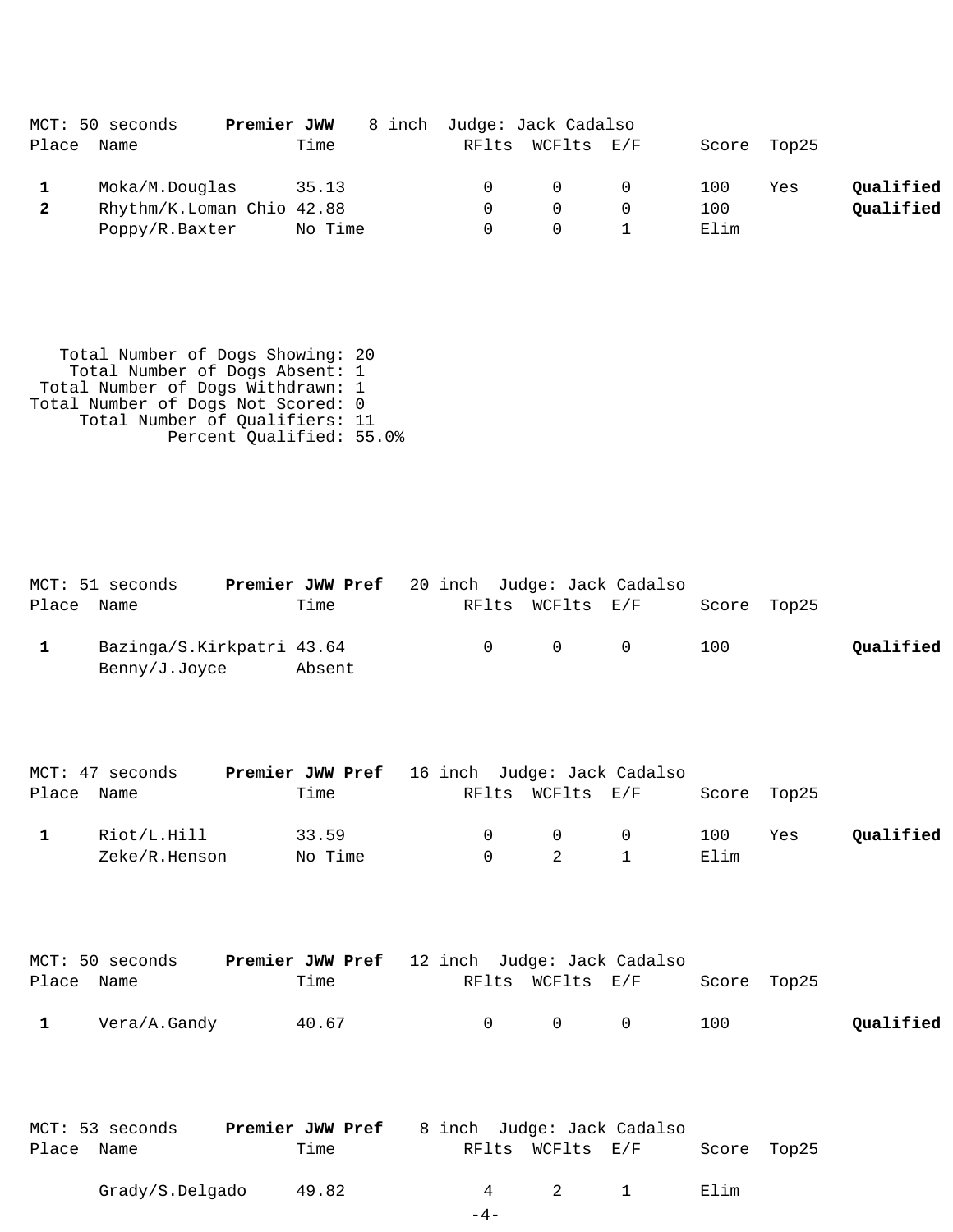Total Number of Dogs Showing: 5 Total Number of Dogs Absent: 1 Total Number of Dogs Withdrawn: 0 Total Number of Dogs Not Scored: 0 Total Number of Qualifiers: 3 Percent Qualified: 60.0%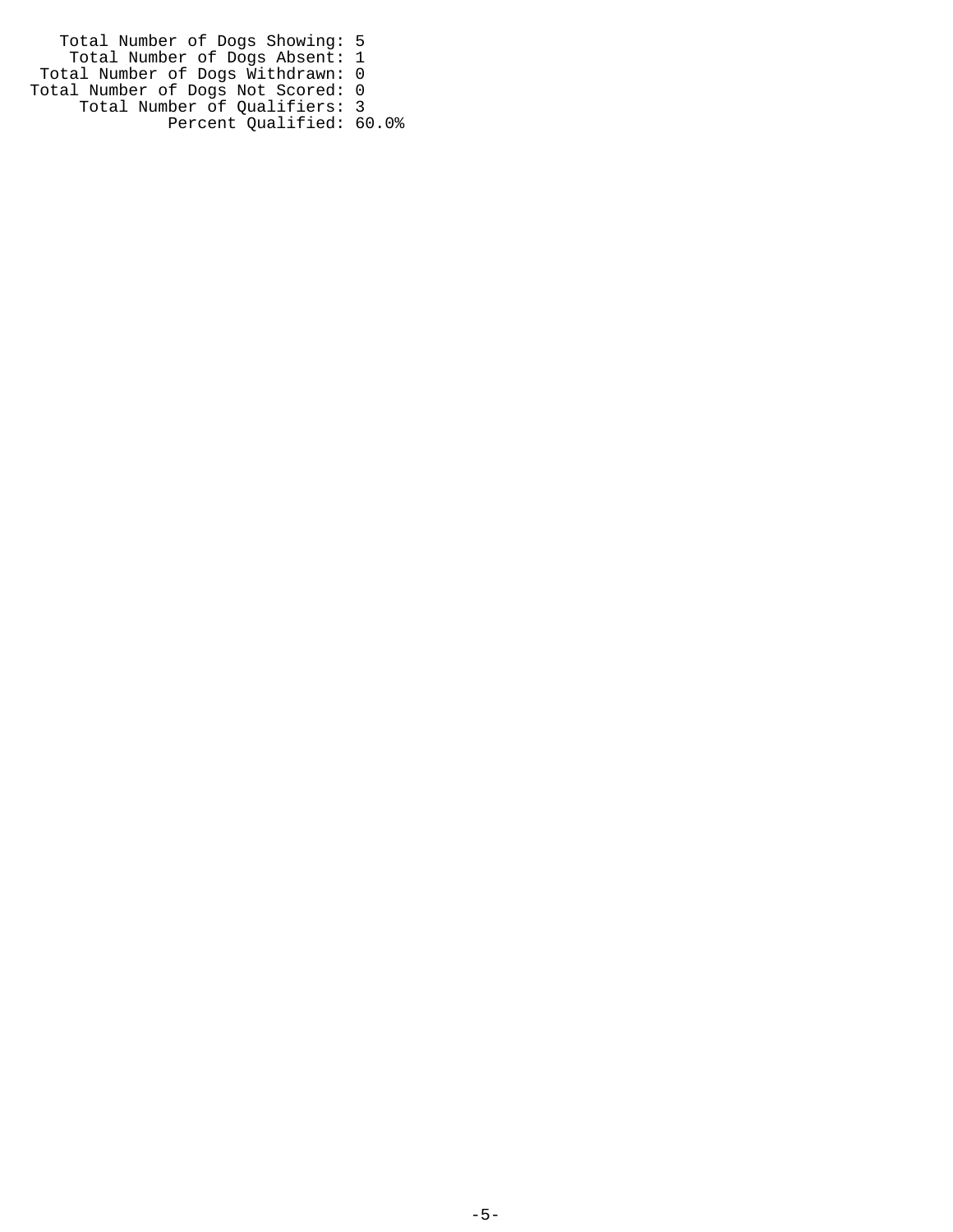### **Sunday, May 15, 2022 Dog Training Club of St. Petersburg Master/Excellent JWW**

| Name               | Time    | TFlts                               |   |   |           | E/F                  | Score                       |
|--------------------|---------|-------------------------------------|---|---|-----------|----------------------|-----------------------------|
| Savvy/J.Wooten     | No Time |                                     | 0 | 0 | 0         |                      | Elim                        |
| Pippa/N.DePetris   | 39.68   | 0                                   |   |   | 0         |                      | Elim                        |
| Hawkeye/A.Maxfield | 57.95   | 42                                  | 3 |   | 0         | $\mathcal{L}$        | Elim                        |
| Atlas/M.Welch      | 49.65   | 18                                  |   | 0 | $\Omega$  | 0                    | Elim                        |
| BZ/K.Junkin        | 45.73   | 6                                   | 3 | 0 | O         | 0                    | Elim                        |
| Vibe/L.Ostrom      | 43.29   | 0                                   | 2 | 2 | O         |                      | Elim                        |
|                    |         | Distance: 160 yards SCT: 43 seconds |   |   | Excellent | RFlts WCFlts TblFlts | 20 inch Judge: Jack Cadalso |

|            | Distance: 155 yards SCT: 44 seconds |                           |  |  |                                | Excellent 16 inch Judge: Jack Cadalso |
|------------|-------------------------------------|---------------------------|--|--|--------------------------------|---------------------------------------|
| Place Name |                                     | Time                      |  |  | TFlts RFlts WCFlts TblFlts E/F | Score                                 |
|            | Lilly/L.Gari<br>Poppy/F.Calci       | 34.74 0 1 2 0 1<br>Absent |  |  |                                | Flim                                  |

|       | Distance: 150 yards SCT: 46 seconds |       |       | Excellent |          |                          | 12 inch Judge: Jack Cadalso |           |
|-------|-------------------------------------|-------|-------|-----------|----------|--------------------------|-----------------------------|-----------|
| Place | Name                                | Time  | TFlts |           |          | RFlts WCFlts TblFlts E/F | Score                       |           |
|       | Kili/L.Schmeling                    | 34.84 | 0     | $\Omega$  | 0        | $\Omega$                 | 100                         | Oualified |
|       | Layla/R.Butto                       | 53.69 | 21    | $\Omega$  | 0        | $\Omega$                 | 79                          |           |
|       | Pistol/G.Harrell                    | 43.14 | 0     | 2         | $\Omega$ | $\Omega$                 | Elim                        |           |
|       | Neo/J.Schlueter                     | 35.47 | 0     | $\Omega$  | $\Omega$ | $\Omega$                 | Elim                        |           |
|       | Sparki/L.Castillo                   | 48.18 | 6     | 3         |          | $\Omega$                 | Elim                        |           |

 Total Number of Dogs Showing: 12 Total Number of Dogs Absent: 1 Total Number of Dogs Withdrawn: 0 Total Number of Dogs Not Scored: 0 Total Number of Qualifiers: 1 Percent Qualified: 8.3%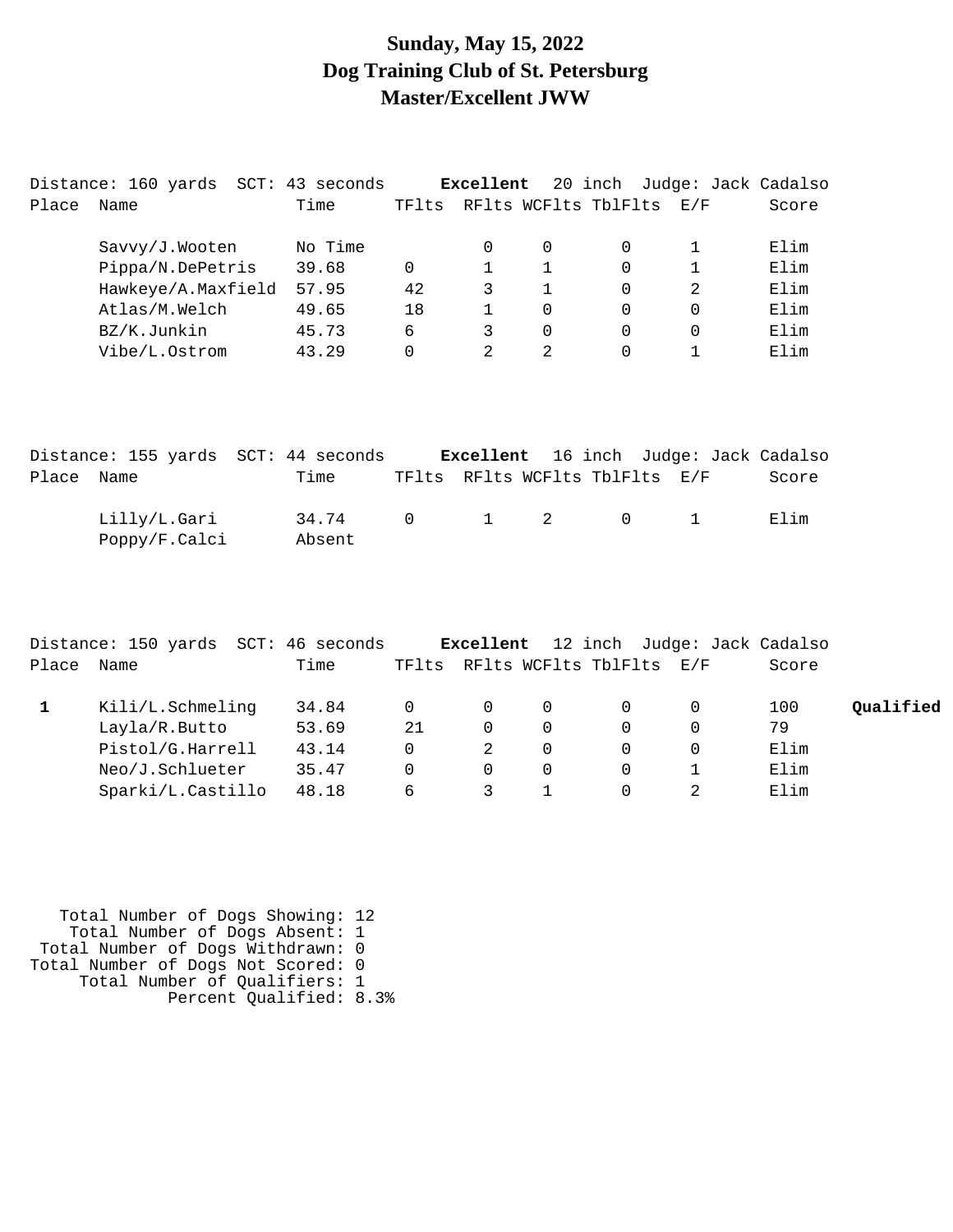|            | Distance: 160 yards SCT: 45 seconds             |      |  | Master 24 inch Judge: Jack Cadalso              |       |           |
|------------|-------------------------------------------------|------|--|-------------------------------------------------|-------|-----------|
| Place Name |                                                 | Time |  | TFlts RFlts WCFlts TblFlts E/F                  | Score |           |
|            | $Ocean/J.Valentovich$ 34.48 $0$ $0$ $0$ $0$ $0$ |      |  |                                                 | 100   | Oualified |
|            | 2 Willow/C.Witt 45.83                           |      |  | $\begin{matrix} 0 & 0 & 0 & 0 & 0 \end{matrix}$ | 100   | Qualified |

|       | Distance: 160 yards<br>SCT: | 43 seconds |          | Master   | 20 inch        |                      | Judge: Jack Cadalso |       |           |
|-------|-----------------------------|------------|----------|----------|----------------|----------------------|---------------------|-------|-----------|
| Place | Name                        | Time       | TFlts    |          |                | RFlts WCFlts TblFlts | E/F                 | Score |           |
| 1     | Nova/C.Derby                | 26.63      | $\Omega$ | $\Omega$ | $\mathbf 0$    | $\Omega$             | $\mathbf 0$         | 100   | Qualified |
| 2     | Briar/H.Buck                | 30.81      | $\Omega$ | 0        | $\mathbf 0$    | $\Omega$             | $\Omega$            | 100   | Qualified |
| 3     | Peak/L.Hill                 | 31.66      | $\Omega$ | 0        | $\mathbf 0$    | $\Omega$             | 0                   | 100   | Qualified |
| 4     | Wicked/B.Borchardt          | 36.93      | 0        | $\Omega$ | $\mathbf 0$    | 0                    | $\mathbf 0$         | 100   | Qualified |
|       | Nic/L.FortSchneider 42.17   |            | 0        |          | $\mathbf 0$    | $\Omega$             | 0                   | Elim  |           |
|       | Hobbes/J.Joyce              | 55.09      | 36       | 2        | 2              | 0                    | 1                   | Elim  |           |
|       | Axl Rose/J.O'Neill          | No Time    |          |          | $\mathbf 0$    | 0                    | 1                   | Elim  |           |
|       | Utah/H.Broadbent            | 26.91      | $\Omega$ | $\Omega$ | $\Omega$       | $\Omega$             | $\mathbf{1}$        | Elim  |           |
|       | Gem/L.Ostrom                | 37.61      | $\Omega$ |          | $\mathbf 0$    | $\Omega$             | $\Omega$            | Elim  |           |
|       | Gemma/S.Hyde                | 30.87      | 0        | 0        |                | 0                    | 0                   | Elim  |           |
|       | Aspen/A.Fluty               | 36.35      | $\Omega$ | $\Omega$ |                | $\Omega$             | $\Omega$            | Elim  |           |
|       | Kaizen/L.FortSchnei         | 34.53      | 0        | 0        |                | $\Omega$             | 0                   | Elim  |           |
|       | Aspen/N.Young               | 37.86      | 0        | 0        | $\mathbf 0$    | 0                    | 0                   | 100   | Qualified |
|       | HiJinks/V.Drerup            | Absent     |          |          |                |                      |                     |       |           |
|       | TKO/D.Donaldson             | Absent     |          |          |                |                      |                     |       |           |
|       | Goose/J.Smith               | 42.80      | 0        | $\Omega$ | $\mathbf 0$    | $\Omega$             | $\mathbf 0$         | 100   | Qualified |
|       | Luna/R.Baxter               | 38.57      | $\Omega$ | 0        | $\overline{0}$ | $\Omega$             | $\Omega$            | 100   | Qualified |
|       |                             |            |          |          |                |                      |                     |       |           |

|              | Distance: 155 yards       | SCT: 44 seconds |          | Master   | 16 inch              |          | Judge: Jack Cadalso |       |           |
|--------------|---------------------------|-----------------|----------|----------|----------------------|----------|---------------------|-------|-----------|
| Place        | Name                      | Time            | TFlts    |          | RFlts WCFlts TblFlts |          | E/F                 | Score |           |
| 1            | Max/M.Mosher              | 31.59           | $\Omega$ | $\Omega$ | 0                    | $\Omega$ | $\mathbf 0$         | 100   | Qualified |
| $\mathbf{z}$ | Daisy/M.Panzeri           | 32.33           | $\Omega$ | $\Omega$ | 0                    | $\Omega$ | $\mathbf 0$         | 100   | Qualified |
| 3            | Sterling/V.MacVicar 32.67 |                 | $\Omega$ | $\Omega$ | 0                    | $\Omega$ | 0                   | 100   | Qualified |
| 4            | Alice/V.Calvano           | 37.57           | $\Omega$ | $\Omega$ | 0                    | $\Omega$ | $\mathbf 0$         | 100   | Qualified |
|              | Bella/L.Gari              | 27.60           | 0        | $\Omega$ | 0                    | 0        |                     | Elim  |           |
|              | Wicked/S.Michaels         | 32.96           | $\Omega$ | 2        |                      | $\Omega$ | $\Omega$            | Elim  |           |
|              | Meq/P.Gelb                | 33.46           | $\Omega$ | $\Omega$ |                      | $\Omega$ |                     | Elim  |           |
|              | Abbey/S.Kothur            | 39.94           | $\Omega$ | $\Omega$ |                      | $\Omega$ | 0                   | Elim  |           |
|              | Gus/A.Gandy               | 39.81           | $\Omega$ | $\Omega$ |                      | $\Omega$ | $\Omega$            | Elim  |           |
|              | Tyler/L.Coleman           | 38.23           |          |          | 0                    | $\Omega$ | $\mathbf 0$         | Elim  |           |
|              | Smitty/J.Miller           | 49.91           | 15       | $\Omega$ | 0                    | $\Omega$ | $\Omega$            | 85    |           |
|              | Spencer/J.Wooten          | 33.55           |          |          | 0                    | 0        |                     | Elim  |           |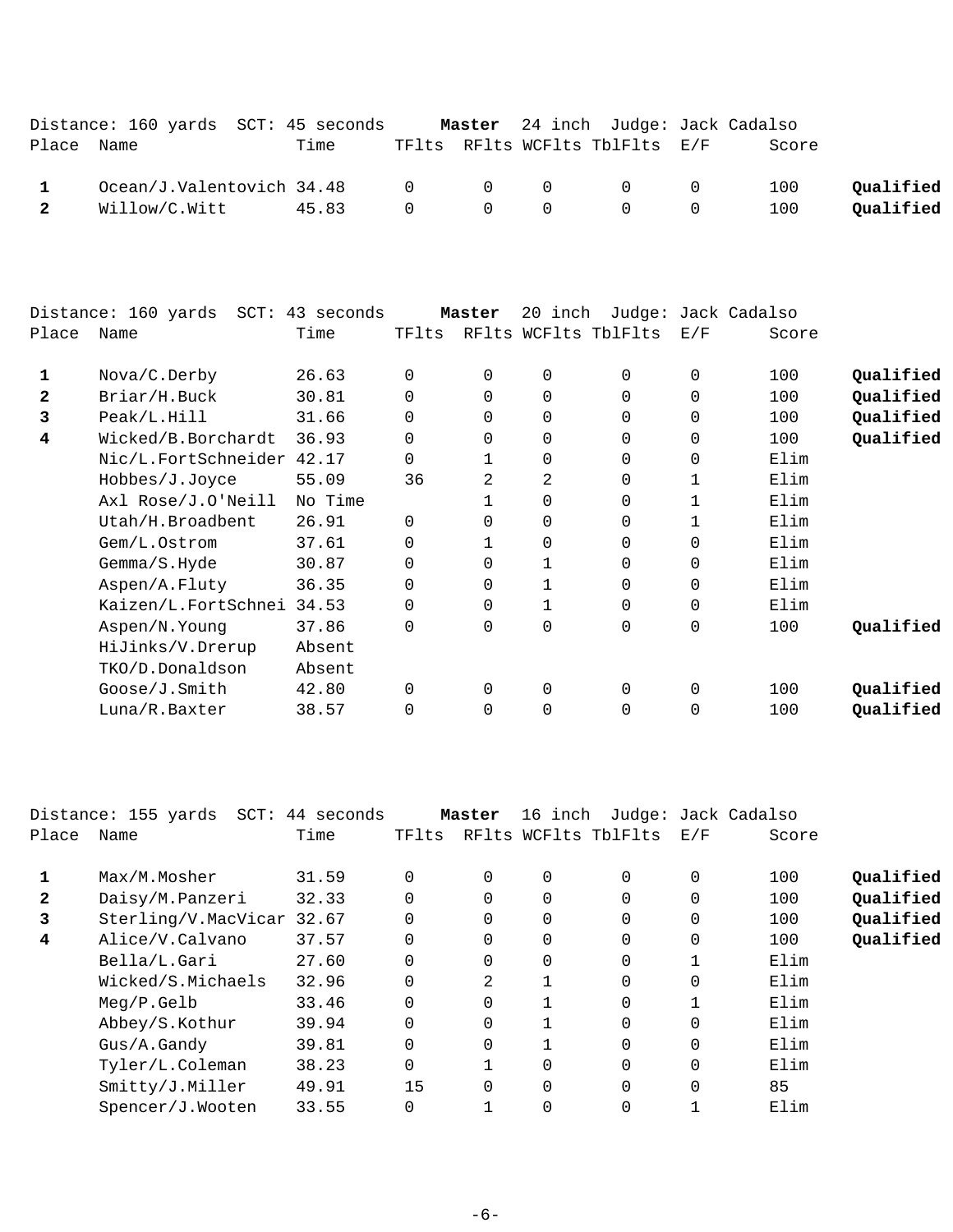| Pippin/A.Davis-Crai 40.45 |       |  |  | Elim |           |
|---------------------------|-------|--|--|------|-----------|
| Wing Man/D.Elmore         | 32.78 |  |  | Elim |           |
| Cash/J.Schlueter          | 38.46 |  |  | 100  | Qualified |
| Ivan/E.Ewins              | 43.45 |  |  | 100  | Oualified |
| Senna/E.Barshack          | 37.78 |  |  | 100  | Oualified |
| Amber/V.MacVicar          | AIS   |  |  |      |           |

|              | Distance: 150 yards<br>SCT: | 46 seconds |       | Master | 12 inch  |                      |          | Judge: Jack Cadalso |           |
|--------------|-----------------------------|------------|-------|--------|----------|----------------------|----------|---------------------|-----------|
| Place        | Name                        | Time       | TFlts |        |          | RFlts WCFlts TblFlts | E/F      | Score               |           |
|              | Dylan/M.Mosher              | 25.15      |       |        | 0        |                      | 0        | 100                 | Qualified |
| $\mathbf{2}$ | Edge/S.Michaels             | 29.94      |       |        | 0        |                      | $\Omega$ | 100                 | Qualified |
|              | Zach/R.Carlin               | 30.43      |       |        | 0        |                      | 0        | 100                 | Qualified |
| 4            | Blaze/S.Michaels            | 32.13      |       |        | $\Omega$ |                      | $\Omega$ | 100                 | Qualified |
|              | Luke/F.Salvas               | 41.22      |       |        | $\Omega$ |                      | $\Omega$ | 100                 | Qualified |
|              | Jake/F.Salvas               | 35.62      |       |        | 0        |                      | $\Omega$ | 100                 | Qualified |

|              | Distance: 150 yards  SCT: 49 seconds |         |             | Master   | 8 inch   |                      |          | Judge: Jack Cadalso |           |
|--------------|--------------------------------------|---------|-------------|----------|----------|----------------------|----------|---------------------|-----------|
| Place        | Name                                 | Time    | TFlts       |          |          | RFlts WCFlts TblFlts | E/F      | Score               |           |
|              | Mighty Mouse/D.Elmo 28.26            |         | $\Omega$    | $\Omega$ | $\Omega$ | $\Omega$             | $\Omega$ | 100                 | Qualified |
| $\mathbf{2}$ | Midas/K.Huling                       | 36.04   | $\mathbf 0$ | $\Omega$ | $\Omega$ | $\Omega$             | 0        | 100                 | Qualified |
| 3            | Moka/M.Douglas                       | 36.85   | $\mathbf 0$ | $\Omega$ | $\Omega$ | 0                    | $\Omega$ | 100                 | Qualified |
| 4            | Bindi/R.Stille                       | 40.30   | $\Omega$    | $\Omega$ | $\Omega$ | 0                    | 0        | 100                 | Qualified |
|              | Sky Cowboy/D.Elmore No Time          |         |             | 0        |          | 0                    |          | Elim                |           |
|              | Poppy/R.Baxter                       | No Time |             |          | $\Omega$ | 0                    |          | Elim                |           |
|              | Ariel/G.Harrell                      | 49.28   | $\Omega$    |          | $\Omega$ | $\Omega$             | $\Omega$ | Elim                |           |
|              | Honey Badger/D.Elmo 28.62            |         | $\mathbf 0$ | 0        |          | 0                    |          | Elim                |           |
|              | Macchiato/D.Elmore                   | 41.21   | $\Omega$    |          | $\Omega$ | $\Omega$             | $\Omega$ | Elim                |           |
|              | Buff/S.Michaels                      | 35.17   | $\Omega$    |          | $\Omega$ | $\Omega$             | 0        | Elim                |           |
|              | Mariah/J.Libberton                   | 40.18   | $\Omega$    | $\Omega$ | 2        | $\Omega$             | 0        | Elim                |           |
|              | CinnaBun/D.Elmore                    | No Time |             |          | 2        | 0                    | 3        | Elim                |           |
|              | Rhythm/K.Loman Chio 42.43            |         | $\Omega$    | $\Omega$ | $\Omega$ | $\Omega$             | 0        | 100                 | Qualified |
|              | Kenna/K.Short                        | 45.90   | $\Omega$    | 0        | 0        | 0                    | $\Omega$ | 100                 | Oualified |
|              |                                      |         |             |          |          |                      |          |                     |           |

| Total Number of Dogs Showing: 54   |  |
|------------------------------------|--|
| Total Number of Dogs Absent: 2     |  |
| Total Number of Dogs Withdrawn: 1  |  |
| Total Number of Dogs Not Scored: 0 |  |
| Total Number of Qualifiers: 28     |  |
| Percent Qualified: 51.9%           |  |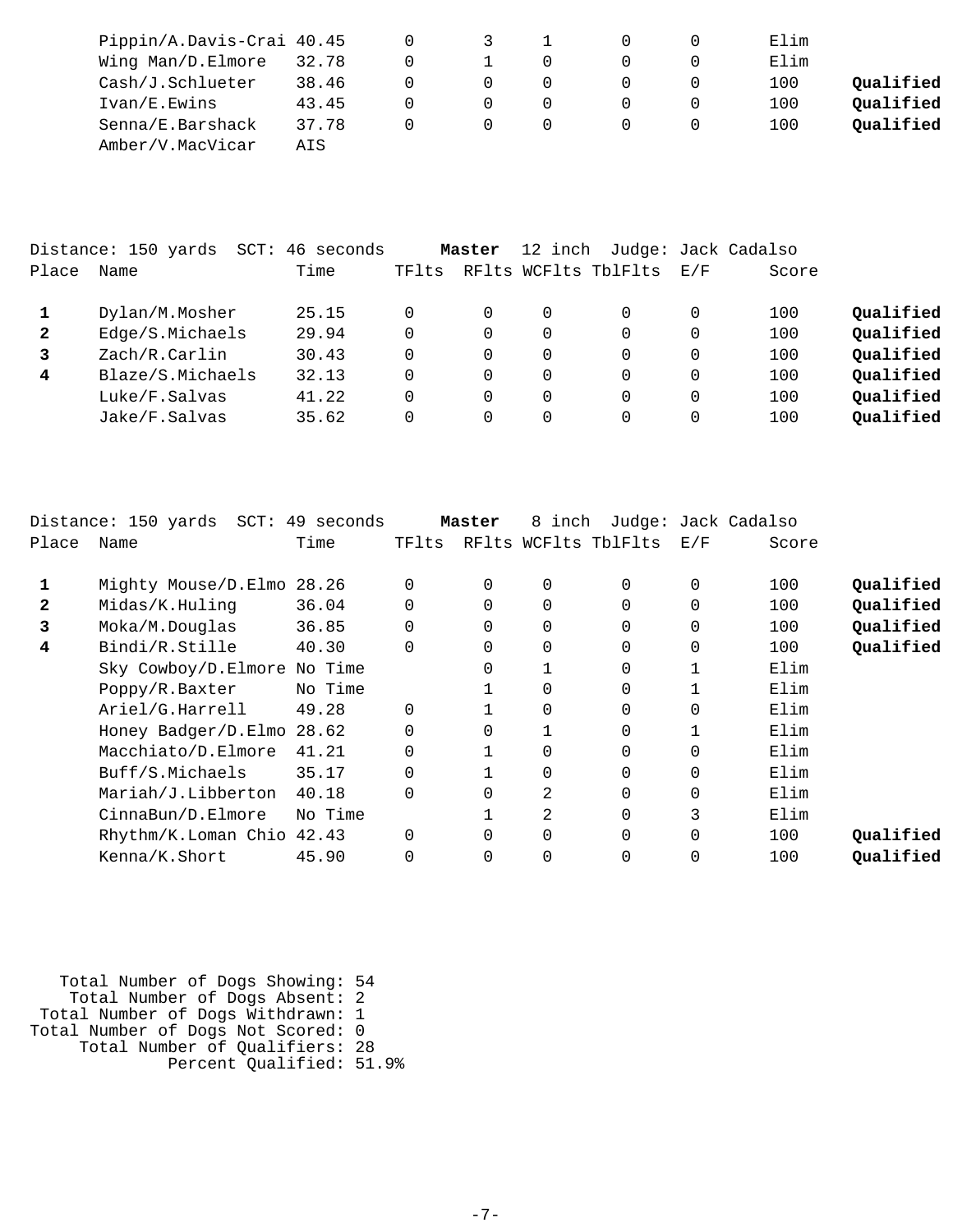|            | Distance: 160 yards SCT: 48 seconds                |      |  |                                              | <b>Excellent Pref</b> 16 inch Judge: Jack Cadalso |           |
|------------|----------------------------------------------------|------|--|----------------------------------------------|---------------------------------------------------|-----------|
| Place Name |                                                    | Time |  | TFlts RFlts WCFlts TblFlts E/F               | Score                                             |           |
|            | Ellie/A.Barker    34.57    0    0    0     0     0 |      |  |                                              | 100                                               | Oualified |
|            | Wahoo/P.Lichtenberg 37.92 0 0 0                    |      |  | $\begin{array}{ccc} & & 0 & & 1 \end{array}$ | Elim                                              |           |

|            | Distance: 155 yards SCT: 49 seconds  |      |  |                                | <b>Excellent Pref</b> 12 inch Judge: Jack Cadalso |           |
|------------|--------------------------------------|------|--|--------------------------------|---------------------------------------------------|-----------|
| Place Name |                                      | Time |  | TFlts RFlts WCFlts TblFlts E/F | Score                                             |           |
|            | Sampson/R.Skukalek 36.44 0 0 0 0 0 0 |      |  |                                | 100                                               | Qualified |

|            | Distance: 150 yards SCT: 51 seconds |                                | <b>Excellent Pref</b> 8 inch Judge: Jack Cadalso |       |
|------------|-------------------------------------|--------------------------------|--------------------------------------------------|-------|
| Place Name | Time                                | TFlts RFlts WCFlts TblFlts E/F |                                                  | Score |

Spike/S.Scott Absent

```
 Total Number of Dogs Showing: 3
 Total Number of Dogs Absent: 1
 Total Number of Dogs Withdrawn: 0
Total Number of Dogs Not Scored: 0
 Total Number of Qualifiers: 2
 Percent Qualified: 66.7%
```

|       | Distance: 160 yards SCT: 50 seconds |       |       | Master Pref   |          | 20 inch              |     | Judge: Jack Cadalso |
|-------|-------------------------------------|-------|-------|---------------|----------|----------------------|-----|---------------------|
| Place | Name                                | Time  | TFlts |               |          | RFlts WCFlts TblFlts | E/F | Score               |
|       | Pecoy/K.Himmelfarb                  | 53.27 | 9     | 0             | 0        | 0                    |     | 91                  |
|       | Murphy/M.Martin                     | 61.64 | 33    | 0             | $\Omega$ | 0                    | 0   | 67                  |
|       | Bazinga/S.Kirkpatri                 | 51.13 | 3     | 0             | $\Omega$ | 0                    |     | 97                  |
|       | Jack/L.Jeffers                      | 57.12 | 21    |               | O        | $\Omega$             | 3   | Elim                |
|       | Lotte/L.Belcher                     | 54.18 | 12    | $\Omega$      | 0        | 0                    |     | 88                  |
|       | Merlin/S.Delgado                    | 48.84 | 0     | 0             | $\Omega$ | $\Omega$             |     | Elim                |
|       | Benny/J.Joyce                       | 45.03 | 0     | 0             |          | 0                    | 0   | Elim                |
|       | Sollie/K.Himmelfarb                 | 58.36 | 24    | $\mathcal{L}$ |          |                      |     | Elim                |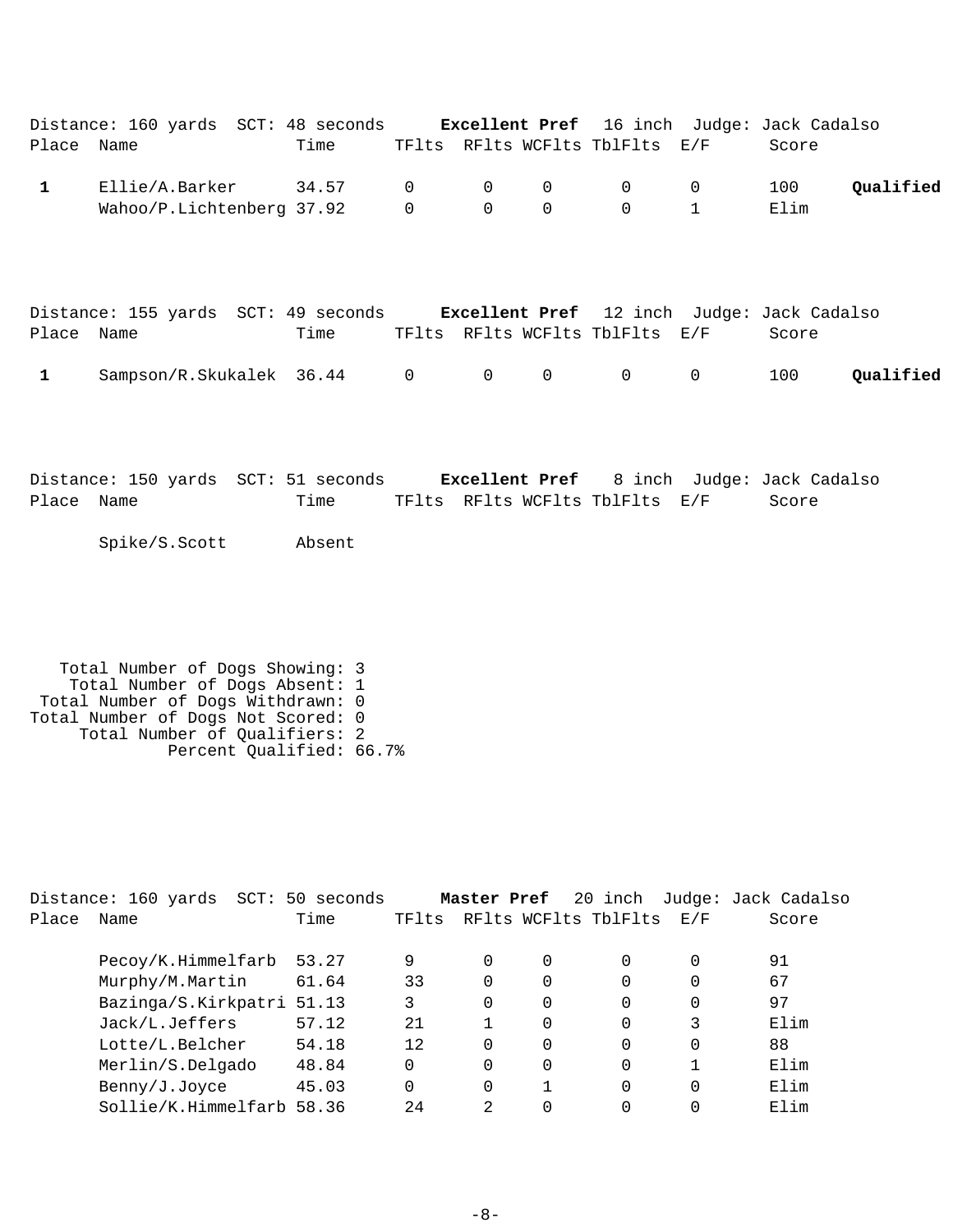|                | Distance: 160 yards<br>SCT: | 48 seconds |       | Master Pref |          | 16 inch              |          | Judge: Jack Cadalso |           |
|----------------|-----------------------------|------------|-------|-------------|----------|----------------------|----------|---------------------|-----------|
| Place          | Name                        | Time       | TFlts |             |          | RFlts WCFlts TblFlts | E/F      | Score               |           |
|                | Zeke/R.Henson               | 35.86      |       | $\Omega$    | 0        | 0                    | $\Omega$ | 100                 | Qualified |
| $\mathbf{2}$   | Katie/L.Wilken              | 36.78      |       | $\Omega$    | 0        | 0                    | $\Omega$ | 100                 | Qualified |
| 3              | Riot/L.Hill                 | 36.79      |       | 0           | $\Omega$ | $\Omega$             | $\Omega$ | 100                 | Qualified |
| $\overline{4}$ | Peaches/N.DePetris          | 39.34      |       | $\Omega$    | 0        | $\Omega$             | 0        | 100                 | Qualified |
|                | Coqui/L.Wilken              | 44.27      |       | $\Omega$    |          | $\Omega$             | $\Omega$ | Elim                |           |
|                | Winnie/J.Smith              | 56.24      | 24    |             | $\Omega$ | $\Omega$             | $\Omega$ | Elim                |           |
|                | Sioux/J.Mylchreest          | 37.59      |       | 0           |          | $\Omega$             | $\Omega$ | Elim                |           |
|                |                             |            |       |             |          |                      |          |                     |           |

|       | Distance: 155 yards<br>$SCT$ : | 49<br>seconds |          | Master Pref |          | 12 inch              |     | Judge: Jack Cadalso |           |
|-------|--------------------------------|---------------|----------|-------------|----------|----------------------|-----|---------------------|-----------|
| Place | Name                           | Time          | TFlts    |             |          | RFlts WCFlts TblFlts | E/F | Score               |           |
|       | Diamond/V.MacVicar             | 32.25         | 0        | 0           | $\Omega$ | $\Omega$             | 0   | 100                 | Qualified |
| 2     | Vera/A.Gandy                   | 42.67         | 0        | 0           | $\Omega$ | $\Omega$             | 0   | 100                 | Qualified |
| 3     | Echo/J.Killeen                 | 44.45         | 0        | 0           | $\Omega$ | $\Omega$             | 0   | 100                 | Qualified |
| 4     | Dallas/J.Gorbas                | 45.31         | $\Omega$ | 0           | $\Omega$ | $\Omega$             | 0   | 100                 | Qualified |
|       | Breeze/L.Calci                 | 41.33         | 0        | 0           |          | $\Omega$             | 0   | Elim                |           |
|       | Bryden/S.Hyde                  | 41.53         | 0        |             | $\Omega$ | $\Omega$             |     | Elim                |           |
|       | Jessie/K.Jones                 | Absent        |          |             |          |                      |     |                     |           |
|       | Blue/P.McBride                 | 47.18         |          | 0           | $\Omega$ | $\Omega$             |     | 100                 | Oualified |

|       | Distance: 150 yards SCT: 51 seconds |       |          | Master Pref |          |                          | 8 inch Judge: Jack Cadalso |           |
|-------|-------------------------------------|-------|----------|-------------|----------|--------------------------|----------------------------|-----------|
| Place | Name                                | Time  | TFlts    |             |          | RFlts WCFlts TblFlts E/F | Score                      |           |
|       | Razzle/L.Larsen                     | 44.10 | $\cap$   | $\Omega$    | $\Omega$ | $\Omega$                 | 100                        | Oualified |
|       | Gauge/L.Glick                       | 33.17 | $\Omega$ | $\Omega$    |          |                          | Elim                       |           |
|       | Nutella/J.Roberts                   | 69.14 | 54       |             | $\Omega$ |                          | Elim                       |           |
|       | Grady/S.Delgado                     | 28.81 |          |             |          |                          | Elim                       |           |

|       | Distance: 150 yards SCT: 54 seconds |         |                |          |                                     |                                | <b>Master Pref</b> 4 inch Judge: Jack Cadalso |           |
|-------|-------------------------------------|---------|----------------|----------|-------------------------------------|--------------------------------|-----------------------------------------------|-----------|
| Place | Name                                | Time    |                |          |                                     | TFlts RFlts WCFlts TblFlts E/F | Score                                         |           |
|       | Willow/K.Loman Chio 43.15           |         | $\overline{0}$ |          | $\begin{matrix} 0 & 0 \end{matrix}$ | $\overline{0}$                 | 100                                           | Oualified |
|       | General/K.Loman Chi 63.35           |         | 27             |          | $\overline{1}$                      | $\Omega$                       | Elim                                          |           |
|       | Maddie/M.Rulli                      | 55.60   | 3              | $\Omega$ | $\Omega$                            | $\Omega$                       | 97                                            |           |
|       | Coco/R.Stille                       | No Time |                |          |                                     |                                | Flim                                          |           |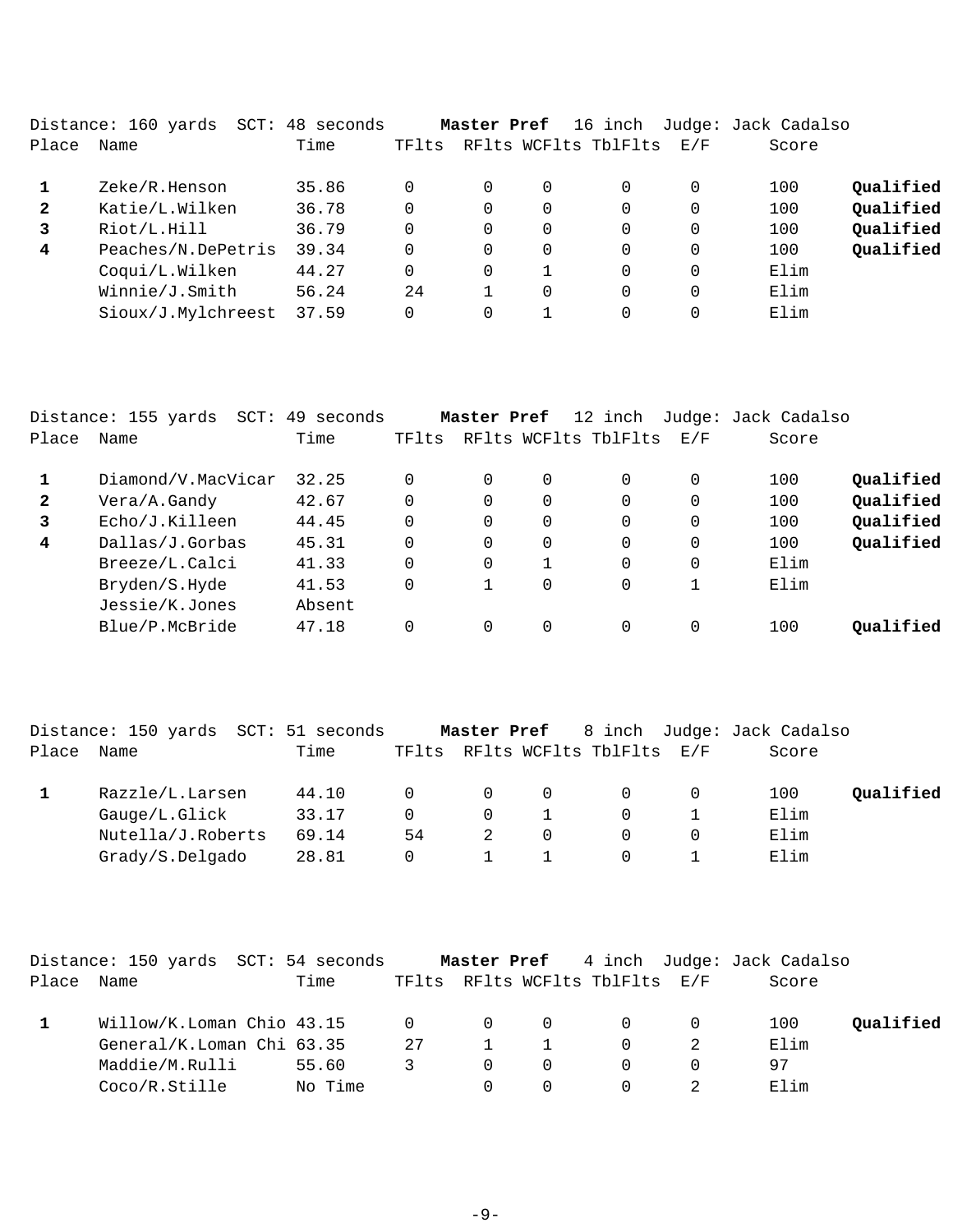Total Number of Dogs Showing: 30 Total Number of Dogs Absent: 1 Total Number of Dogs Withdrawn: 0 Total Number of Dogs Not Scored: 0 Total Number of Qualifiers: 11 Percent Qualified: 36.7%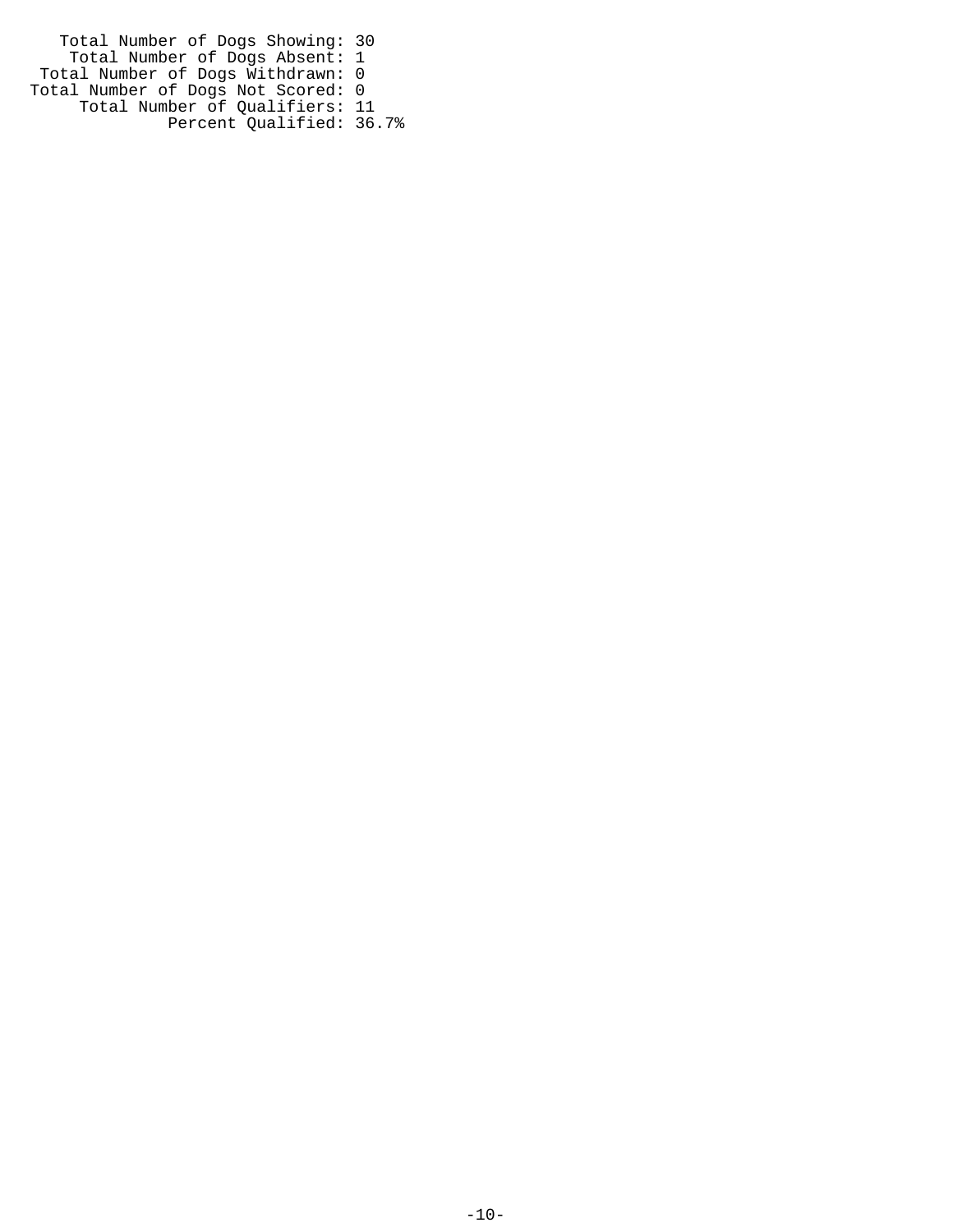## **Sunday, May 15, 2022 Dog Training Club of St. Petersburg Open JWW**

|       | Distance: 150 yards SCT: 43 seconds         |                 |              | Open           |                     | 20 inch Judge: Jack Cadalso                               |                     |       |
|-------|---------------------------------------------|-----------------|--------------|----------------|---------------------|-----------------------------------------------------------|---------------------|-------|
| Place | Name                                        | Time            |              |                |                     | TFlts RFlts WCFlts TblFlts                                | E/F                 | Score |
|       | Misty/M.Van Ells                            | 53.38           | 20           | 0              | 0                   | 0                                                         | 0                   | 80    |
|       | Ryker/S.Goetzinger                          | 49.88           | 12           | $\mathbf{1}$   | $\Omega$            | $\Omega$                                                  | $\Omega$            | 83    |
|       | Bearon/N.Rohlmeier                          | 52.12           | 18           | 3              | $\mathbf 0$         | $\Omega$                                                  | 0                   | Elim  |
|       | Tigger/J.Roberts                            | 70.20           | 54           | 2              | 2                   | $\Omega$                                                  | 0                   | Elim  |
|       | Dixie/E.Tregler                             | 40.86           | $\mathsf{O}$ | $\mathbf{1}$   | $\overline{a}$      | $\Omega$                                                  | $\overline{3}$      | Elim  |
|       | Distance: 146 yards SCT: 45 seconds         |                 |              | Open           |                     | 16 inch Judge: Jack Cadalso                               |                     |       |
| Place | Name                                        | Time            |              |                |                     | TFlts RFlts WCFlts TblFlts                                | E/F                 | Score |
|       | CJ/A.Larreau<br>Maybelline/P.Burch Absent   | 67.26           | 44           | $\overline{a}$ | $\mathsf{O}\xspace$ | $\mathsf{O}\xspace$                                       | $\mathsf{O}\xspace$ | Elim  |
| Place | Distance: 142 yards SCT: 47 seconds<br>Name | Time            |              | Open           |                     | 12 inch Judge: Jack Cadalso<br>TFlts RFlts WCFlts TblFlts | E/F                 | Score |
|       | Tonka/C.Little                              | Absent          |              |                |                     |                                                           |                     |       |
| Place | Distance: 142 yards SCT: 51 seconds<br>Name | Time            |              | Open           |                     | 8 inch Judge: Jack Cadalso<br>TFlts RFlts WCFlts TblFlts  | E/F                 | Score |
|       | Rosie/E.Floro<br>Maizie/S.Terry             | 44.42<br>Absent | $\mathsf 0$  | $\mathbf{1}$   | $\mathbf 1$         | 0                                                         | 1                   | Elim  |
|       |                                             |                 |              |                |                     |                                                           |                     |       |

 Total Number of Dogs Showing: 7 Total Number of Dogs Absent: 3 Total Number of Dogs Withdrawn: 0 Total Number of Dogs Not Scored: 0 Total Number of Qualifiers: 0 Percent Qualified: 0.0%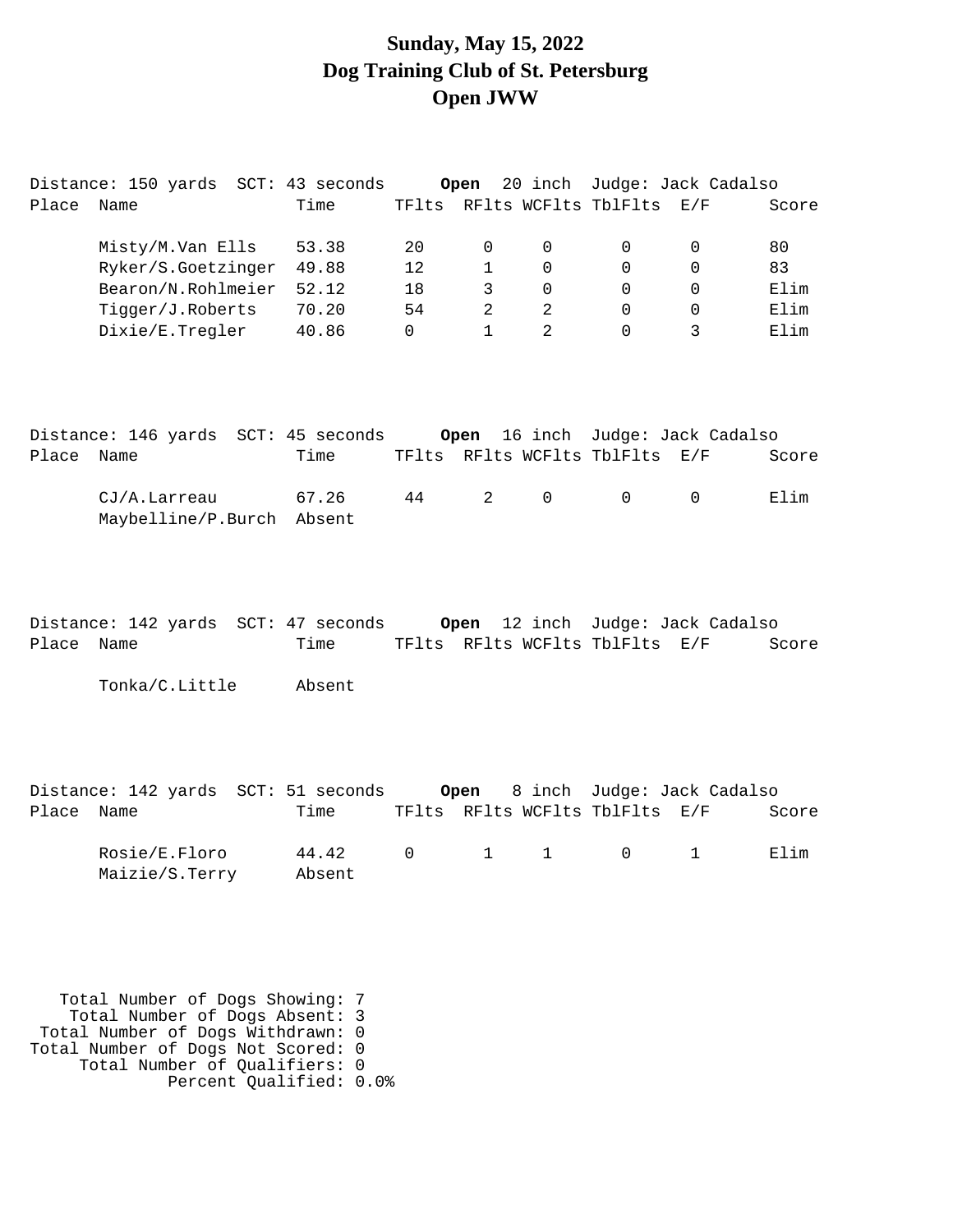| Place Name   | Distance: 150 yards SCT: 50 seconds Open Pref 20 inch Judge: Jack Cadalso | Time |                   |                   |                             | TFlts RFlts WCFlts TblFlts E/F |                         | Score        |           |
|--------------|---------------------------------------------------------------------------|------|-------------------|-------------------|-----------------------------|--------------------------------|-------------------------|--------------|-----------|
|              | $\text{Cowboy}/\text{J.Smith}$ 69.22 38 1 1                               |      |                   |                   |                             | $0 \qquad \qquad$              | $\Omega$                | Elim         |           |
|              | Distance: 150 yards SCT: 48 seconds Open Pref 16 inch Judge: Jack Cadalso |      |                   |                   |                             |                                |                         |              |           |
| Place Name   |                                                                           | Time |                   |                   |                             | TFlts RFlts WCFlts TblFlts E/F |                         | Score        |           |
|              | Suzie/M.DeVane 49.51<br>Denver/C.Mullins 44.93                            |      | 2<br>$\mathbf{0}$ | $\mathbf{1}$<br>2 | $\mathbf{1}$<br>$\mathbf 0$ | $\overline{0}$<br>$\Omega$     | $3^{\circ}$<br>$\Omega$ | Elim<br>Elim |           |
|              | Distance: 142 yards SCT: 52 seconds Open Pref 8 inch Judge: Jack Cadalso  |      |                   |                   |                             |                                |                         |              |           |
| Place Name   |                                                                           | Time |                   |                   |                             | TFlts RFlts WCFlts TblFlts E/F |                         | Score        |           |
| $\mathbf{1}$ | $Tino/I.Nadal$ 42.40                                                      |      | $\mathsf{O}$      | $\mathsf{O}$      | $\mathsf{O}$                | $\overline{0}$                 | $0 \qquad \qquad$       | 100          | Qualified |
|              | Joule/K.Huling 43.71                                                      |      | $\mathbf 0$       | $\mathbf{1}$      | 2                           | $\overline{0}$                 | 2                       | Elim         |           |
|              |                                                                           |      |                   |                   |                             |                                |                         |              |           |
|              |                                                                           |      |                   |                   |                             |                                |                         |              |           |
|              |                                                                           |      |                   |                   |                             |                                |                         |              |           |

|            | Distance: 142 yards  SCT: 56 seconds <b>Open Pref</b> 4 inch  Judqe: Jack Cadalso |       |    |              |                                        |       |
|------------|-----------------------------------------------------------------------------------|-------|----|--------------|----------------------------------------|-------|
| Place Name |                                                                                   | Time  |    |              | TFlts RFlts WCFlts TblFlts E/F         | Score |
|            | Marti/J.Cole                                                                      | 73.07 | 34 | 2 1 0 1      |                                        | Elim  |
|            | Libby/C.Molitaris No Time                                                         |       |    | $2 \qquad 0$ | $\begin{array}{ccc} 0 & 2 \end{array}$ | Elim  |

 Total Number of Dogs Showing: 7 Total Number of Dogs Absent: 0 Total Number of Dogs Withdrawn: 0 Total Number of Dogs Not Scored: 0 Total Number of Qualifiers: 1 Percent Qualified: 14.3%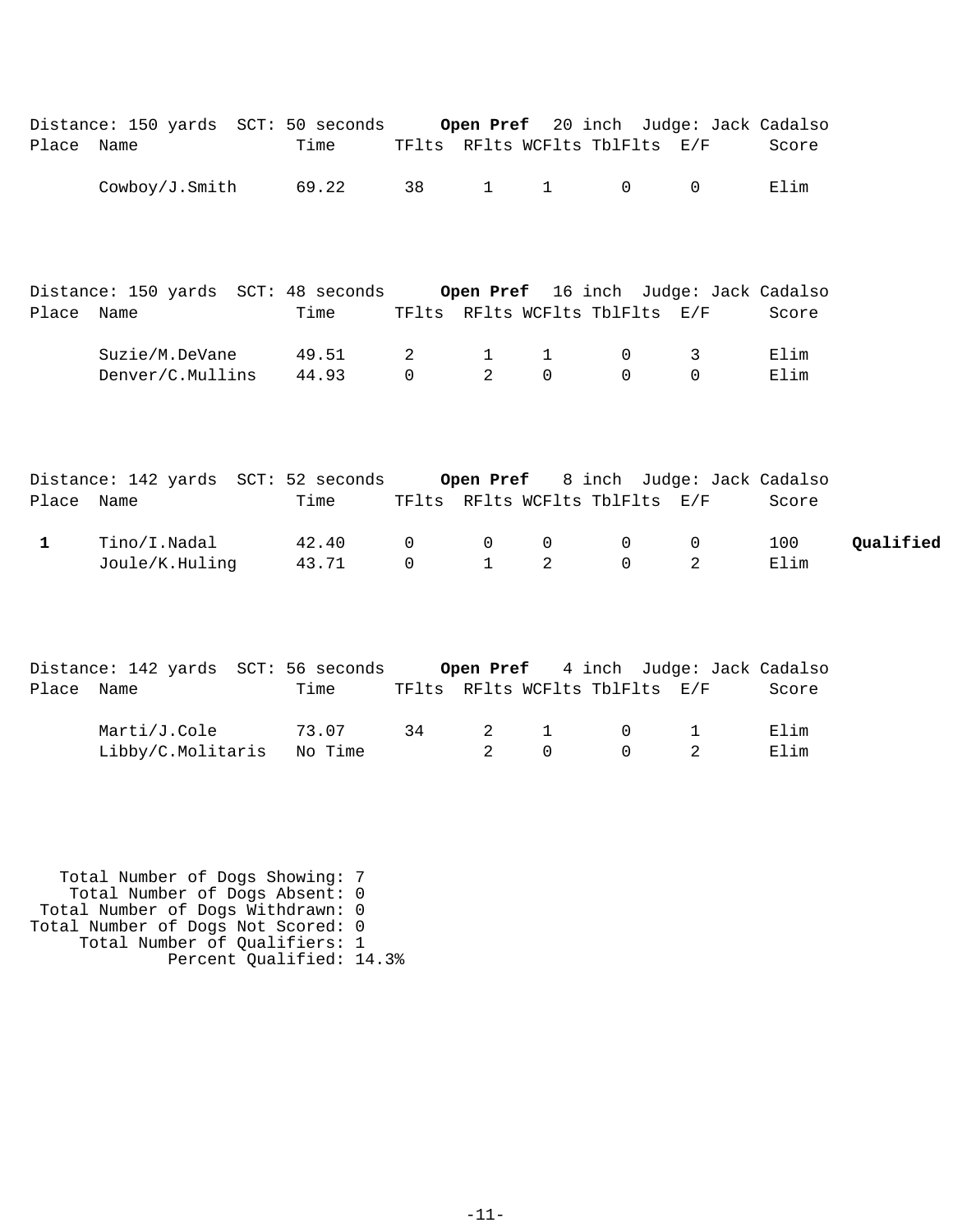## **Sunday, May 15, 2022 Dog Training Club of St. Petersburg Novice JWW**

|              | Distance: 113 yards SCT: 38 seconds <b>Novice A</b> 20 inch Judge: Jack Cadalso                                                                                                                                                                               |       |                   |                                |                |                |                |       |           |
|--------------|---------------------------------------------------------------------------------------------------------------------------------------------------------------------------------------------------------------------------------------------------------------|-------|-------------------|--------------------------------|----------------|----------------|----------------|-------|-----------|
| Place Name   |                                                                                                                                                                                                                                                               | Time  |                   | TFlts RFlts WCFlts TblFlts E/F |                |                |                | Score |           |
| $\mathbf{1}$ | Riot/N.Schusler                                                                                                                                                                                                                                               | 32.99 | $0 \qquad \qquad$ | $1 \quad \blacksquare$         | $\overline{0}$ | $\overline{0}$ | $\overline{0}$ | 95    | Qualified |
| Place Name   | Distance: 112 yards SCT: 41 seconds Novice A 16 inch Judge: Jack Cadalso                                                                                                                                                                                      | Time  |                   | TFlts RFlts WCFlts TblFlts E/F |                |                |                | Score |           |
|              | Rosie/N.Schusler 40.48<br>Shadow/J.Eldridge Absent                                                                                                                                                                                                            |       | $\overline{0}$    | $\overline{0}$                 | 3 <sup>7</sup> | $\overline{0}$ | $\overline{3}$ | Elim  |           |
|              | Total Number of Dogs Showing: 2<br>Total Number of Dogs Absent: 1<br>$\overline{a}$ , $\overline{a}$ , $\overline{a}$ , $\overline{a}$ , $\overline{a}$ , $\overline{a}$ , $\overline{a}$ , $\overline{a}$ , $\overline{a}$ , $\overline{a}$ , $\overline{a}$ |       |                   |                                |                |                |                |       |           |

 Total Number of Dogs Withdrawn: 0 Total Number of Dogs Not Scored: 0 Total Number of Qualifiers: 1 Percent Qualified: 50.0%

|       | Distance: 113 yards SCT: 38 seconds |         |    |          | Novice B 20 inch Judge: Jack Cadalso |       |
|-------|-------------------------------------|---------|----|----------|--------------------------------------|-------|
| Place | Name                                | Time    |    |          | TFlts RFlts WCFlts TblFlts E/F       | Score |
|       | LuccaME/D.McKnight- No Time         |         |    |          |                                      | Elim  |
|       | Kleio/M.Welch                       | 67.04   | 29 | $\Omega$ |                                      | Elim  |
|       | Dodger/L.Glick                      | No Time |    | $\Omega$ |                                      | Elim  |
|       | Mahomes/B.Borchardt 51.86           |         | 13 |          |                                      | Elim  |
|       |                                     |         |    |          |                                      |       |

|            | Distance: 112 yards SCT: 41 seconds |       |                       |                        |          | <b>Novice B</b> 16 inch Judge: Jack Cadalso |       |
|------------|-------------------------------------|-------|-----------------------|------------------------|----------|---------------------------------------------|-------|
| Place Name |                                     | Time  |                       |                        |          | TFlts RFlts WCFlts TblFlts E/F              | Score |
|            | Flash/P.Yadon                       | 57.71 |                       |                        |          | 16 1 0 0 0                                  | 79    |
|            | Catalina/D.Elmore                   | 35.52 | $\Omega$ and $\Omega$ | $\sim$ 1 $\sim$ $\sim$ | $\Omega$ | $\begin{array}{ccc} 0 & 2 \end{array}$      | Elim  |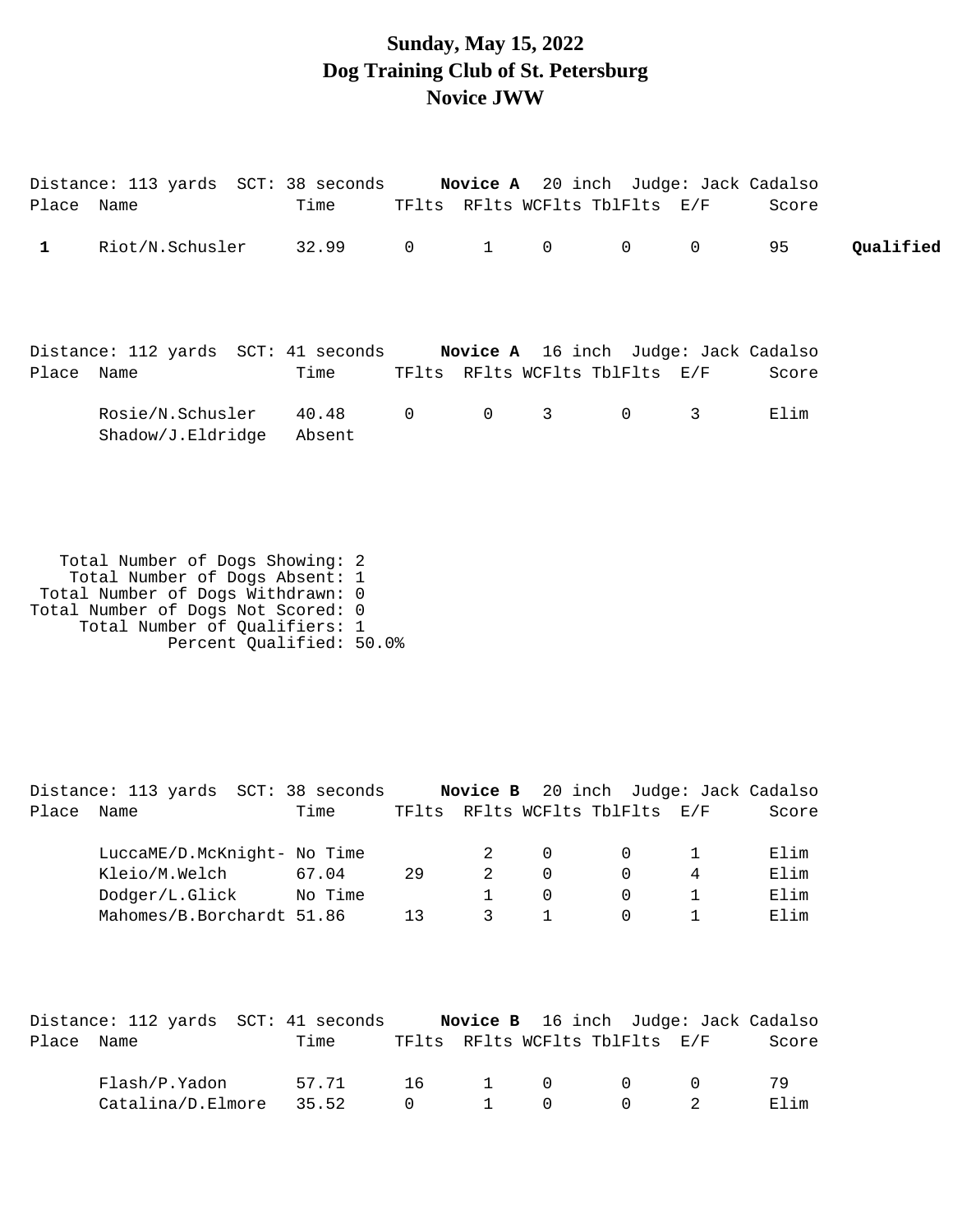|            | Distance: 111 yards SCT: 44 seconds |       |  | <b>Novice B</b> 12 inch Judge: Jack Cadalso |       |
|------------|-------------------------------------|-------|--|---------------------------------------------|-------|
| Place Name |                                     | Time  |  | TFlts RFlts WCFlts TblFlts E/F              | Score |
|            | Mika/J.Skinner                      | 31.46 |  | 0 1 2 0 0                                   | Elim  |

 Total Number of Dogs Showing: 7 Total Number of Dogs Absent: 0 Total Number of Dogs Withdrawn: 0 Total Number of Dogs Not Scored: 0 Total Number of Qualifiers: 0 Percent Qualified: 0.0%

| Place Name | Distance: 113 yards SCT: 45 seconds                                         | Time           |        | Novice Pref             |               | TFlts RFlts WCFlts TblFlts E/F |                   | 20 inch Judge: Jack Cadalso<br>Score |           |
|------------|-----------------------------------------------------------------------------|----------------|--------|-------------------------|---------------|--------------------------------|-------------------|--------------------------------------|-----------|
|            | Tabz/A.Ronning                                                              | No Time        |        | $\mathbf 0$             | 0             | $\mathbf 0$                    | 2                 | Elim                                 |           |
|            | Distance: 113 yards SCT: 43 seconds Novice Pref 16 inch Judge: Jack Cadalso |                |        |                         |               |                                |                   |                                      |           |
| Place Name |                                                                             | Time           |        |                         |               | TFlts RFlts WCFlts TblFlts E/F |                   | Score                                |           |
| 1          | Morgan/C.Mullins<br>Furgus/B.Brehm                                          | 47.47<br>52.98 | 4<br>9 | 2<br>3                  | 0<br>$\Omega$ | 0<br>$\Omega$                  | 0<br>$\mathbf{1}$ | 86<br>Elim                           | Qualified |
|            | Skye/C.Steinhagen<br>Nyx/A.Ronning                                          | 51.67<br>33.49 | 8<br>0 | $\mathbf 1$<br>$\Omega$ | 1<br>1        | 0<br>$\Omega$                  | 0<br>1            | Elim<br>Elim                         |           |
|            |                                                                             |                |        |                         |               |                                |                   |                                      |           |
|            | Distance: 111 yards SCT: 49 seconds Novice Pref                             |                |        |                         |               |                                |                   | 8 inch Judge: Jack Cadalso           |           |
| Place      | Name                                                                        | Time           |        |                         |               | TFlts RFlts WCFlts TblFlts     | E/F               | Score                                |           |
| 1          | Toby/D.Taylor                                                               | 29.03          | 0      | 0                       | 0             | 0                              | $\mathbf 0$       | 100                                  | Qualified |
|            | Mushu/J.Roberts                                                             | 66.22          | 17     | 2                       | $\mathbf 1$   | $\Omega$                       | $\mathbf{1}$      | Elim                                 |           |
|            |                                                                             |                |        |                         |               |                                |                   |                                      |           |

|            | Distance: 111 yards SCT: 53 seconds |      | Novice Pref |                                | 4 inch Judge: Jack Cadalso |
|------------|-------------------------------------|------|-------------|--------------------------------|----------------------------|
| Place Name |                                     | Time |             | TFlts RFlts WCFlts TblFlts E/F | Score                      |

| Elvis/C.Molitaris | No Time |  |  |  |
|-------------------|---------|--|--|--|
|-------------------|---------|--|--|--|

-12-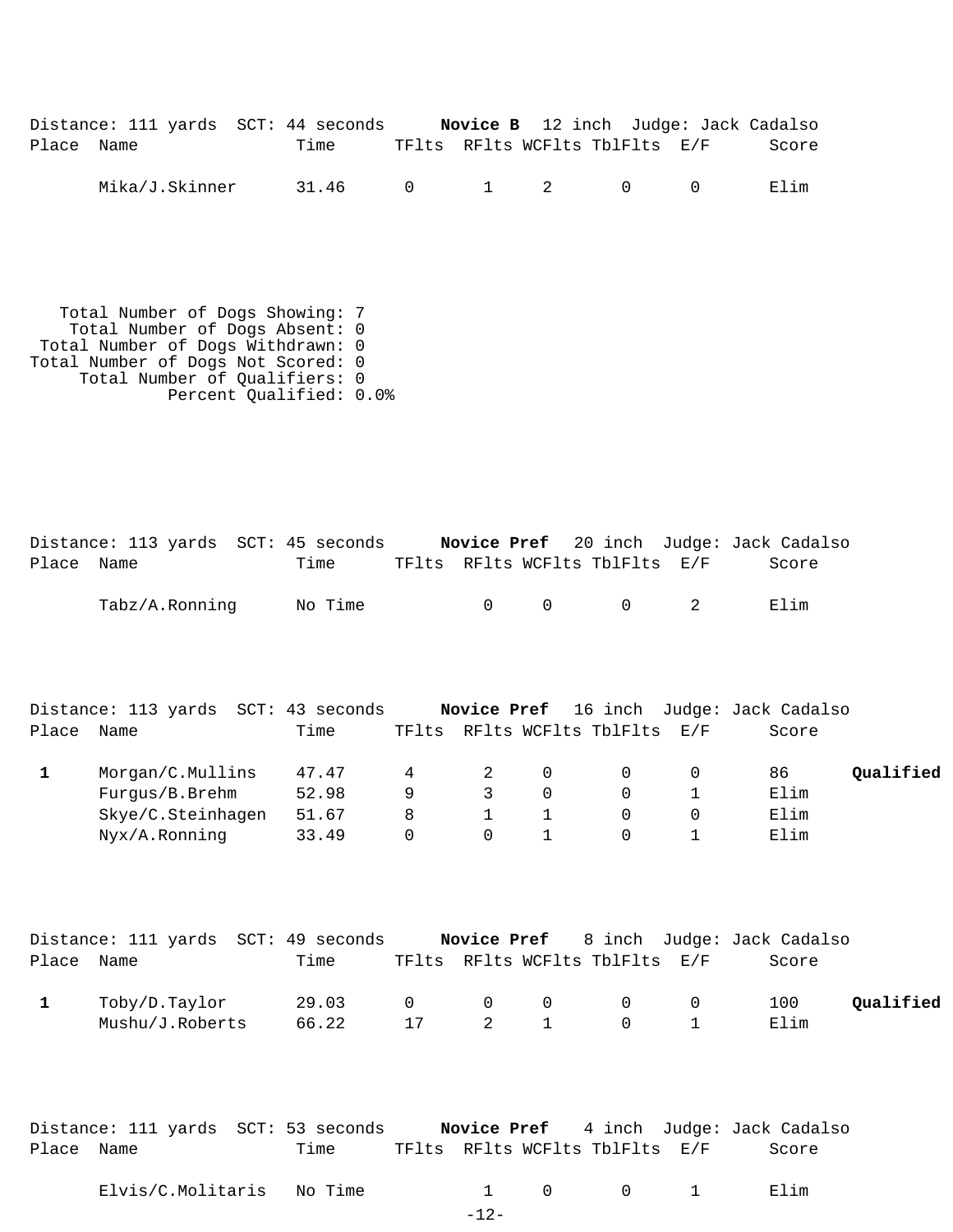Total Number of Dogs Showing: 8 Total Number of Dogs Absent: 0 Total Number of Dogs Withdrawn: 0 Total Number of Dogs Not Scored: 0 Total Number of Qualifiers: 2 Percent Qualified: 25.0%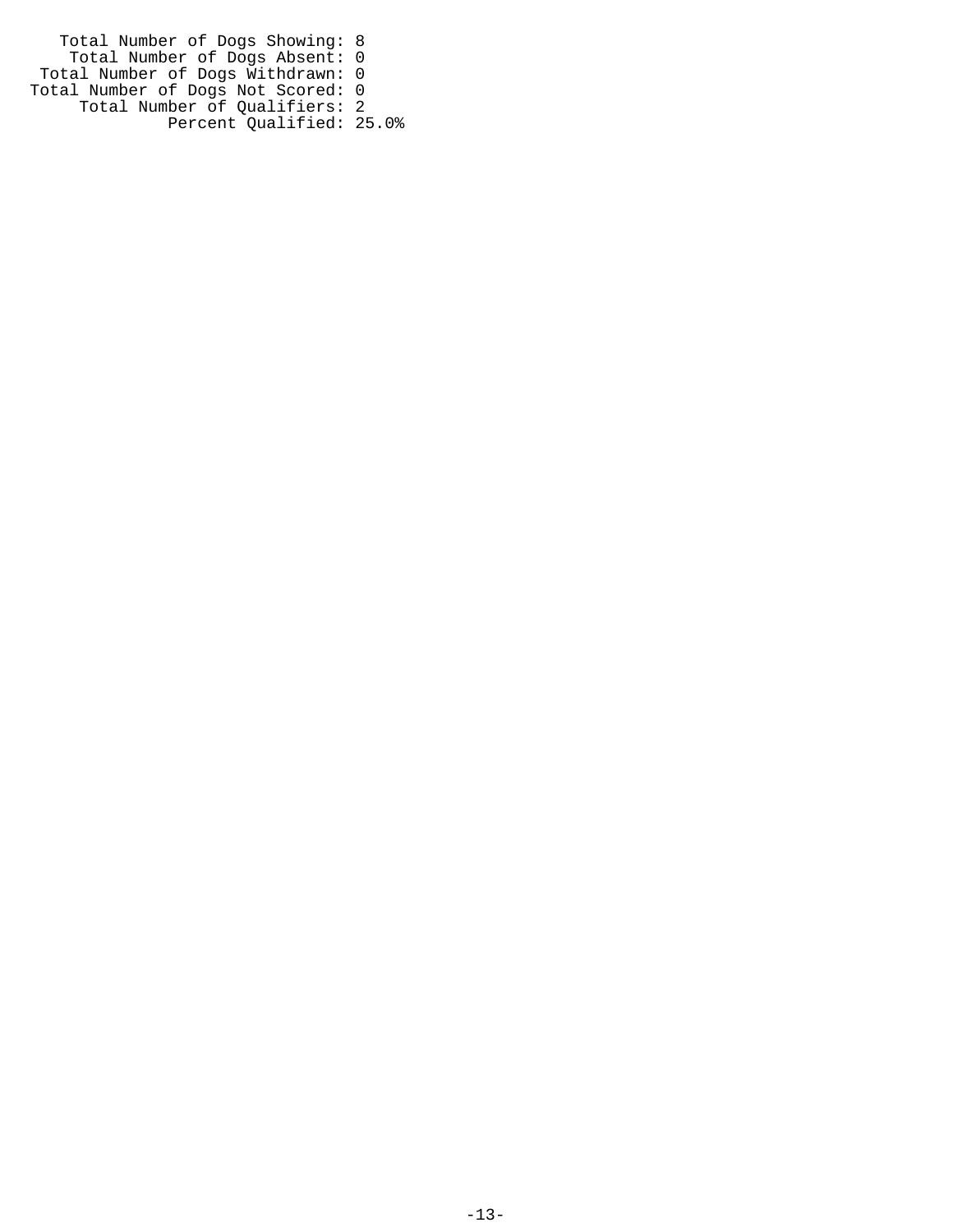#### **Sunday, May 15, 2022 Dog Training Club of St. Petersburg Master/Excellent Standard**

|       | Distance: 185 yards SCT: 65 seconds |         |       | Excellent   |          |                          |   | 20 inch Judge: Jack Cadalso |
|-------|-------------------------------------|---------|-------|-------------|----------|--------------------------|---|-----------------------------|
| Place | Name                                | Time    | TFlts |             |          | RFlts WCFlts TblFlts E/F |   | Score                       |
|       | Axl Rose/J.O'Neill                  | No Time |       |             |          | $\Omega$                 | 2 | Elim                        |
|       | Atlas/M.Welch                       | 66.01   | 3     |             |          | $\Omega$                 | 0 | Elim                        |
|       | BZ/K.Junkin                         | No Time |       |             | 0        | $\Omega$                 |   | Elim                        |
|       | Vibe/L.Ostrom                       | 64.67   | 0     | $2^{\circ}$ |          | $\Omega$                 |   | Elim                        |
|       | Bearon/N.Rohlmeier                  | 61.48   | 0     |             | $\Omega$ | $\Omega$                 | 0 | Elim                        |
|       | LuccaME/D.McKnight- Absent          |         |       |             |          |                          |   |                             |

|            | Distance: 181 yards SCT: 69 seconds |        |    |                |           | <b>Excellent</b> 16 inch Judge: Jack Cadalso |       |
|------------|-------------------------------------|--------|----|----------------|-----------|----------------------------------------------|-------|
| Place Name |                                     | Time   |    |                |           | TFlts RFlts WCFlts TblFlts E/F               | Score |
|            | Wing Man/D.Elmore No Time           |        |    | $\overline{2}$ | $\bigcap$ |                                              | Elim  |
|            | Maybelline/P.Burch 82.82            |        | 39 | 3 1            |           |                                              | Elim  |
|            | Poppy/F.Calci                       | Absent |    |                |           |                                              |       |

|       | Distance: 177 yards SCT: 71 seconds |       |        |           |                                 | Excellent 12 inch Judge: Jack Cadalso |       |
|-------|-------------------------------------|-------|--------|-----------|---------------------------------|---------------------------------------|-------|
| Place | Name                                | Time  |        |           |                                 | TFlts RFlts WCFlts TblFlts E/F        | Score |
|       | Layla/R.Butto                       | 75.89 | 12     |           | $\begin{matrix}0&1\end{matrix}$ |                                       | Elim  |
|       | Neo/J.Schlueter                     | 53.71 | $\cap$ | $\bigcap$ |                                 |                                       | Elim  |

|            | Distance: 177 yards SCT: 76 seconds |      |  |  |                                | <b>Excellent</b> 8 inch Judge: Jack Cadalso |
|------------|-------------------------------------|------|--|--|--------------------------------|---------------------------------------------|
| Place Name |                                     | Time |  |  | TFlts RFlts WCFlts TblFlts E/F | Score                                       |
|            | $CinnaBun/D.Elmore$ 53.11 0 2 1 0 1 |      |  |  |                                | Elim                                        |

 Total Number of Dogs Showing: 10 Total Number of Dogs Absent: 2 Total Number of Dogs Withdrawn: 0 Total Number of Dogs Not Scored: 0 Total Number of Qualifiers: 0 Percent Qualified: 0.0%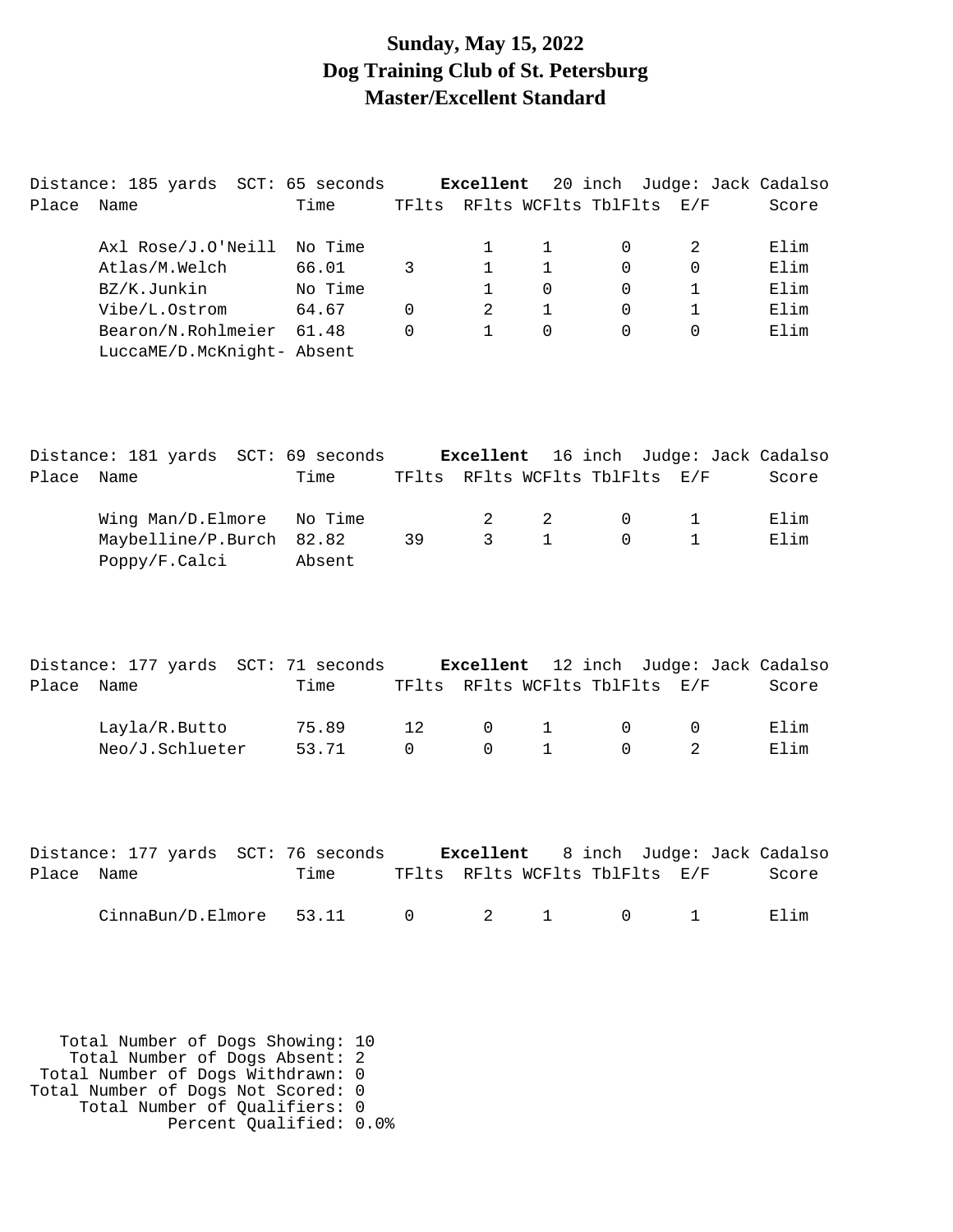|            | Distance: 185 yards SCT: 69 seconds          |       |  | Master 24 inch Judge: Jack Cadalso                              |            |                        |
|------------|----------------------------------------------|-------|--|-----------------------------------------------------------------|------------|------------------------|
| Place Name |                                              | Time  |  | TFlts RFlts WCFlts TblFlts E/F                                  | Score      |                        |
|            | Ocean/J.Valentovich 43.68<br>2 Willow/C.Witt | 53.30 |  | $0\qquad \qquad 0\qquad \qquad 0\qquad \qquad 0\qquad \qquad 0$ | 100<br>100 | Oualified<br>Oualified |

|              | Distance: 185 yards       | SCT: 65 seconds |          | Master   | 20 inch        |                      | Judge: Jack Cadalso |       |           |
|--------------|---------------------------|-----------------|----------|----------|----------------|----------------------|---------------------|-------|-----------|
| Place        | Name                      | Time            | TFlts    |          |                | RFlts WCFlts TblFlts | E/F                 | Score |           |
| 1            | Nova/C.Derby              | 34.70           | $\Omega$ | $\Omega$ | $\Omega$       | $\Omega$             | 0                   | 100   | Qualified |
| $\mathbf{2}$ | Briar/H.Buck              | 39.82           | 0        | $\Omega$ | 0              | 0                    | 0                   | 100   | Qualified |
| 3            | Peak/L.Hill               | 40.67           | 0        | 0        | $\mathbf 0$    | 0                    | $\mathbf 0$         | 100   | Qualified |
| 4            | Aspen/N.Young             | 45.18           | 0        | $\Omega$ | $\Omega$       | $\Omega$             | $\Omega$            | 100   | Qualified |
|              | Nic/L.FortSchneider 54.16 |                 | $\Omega$ | 1        | $\Omega$       | $\Omega$             | $\mathbf 0$         | Elim  |           |
|              | Gem/L.Ostrom              | 53.33           | $\Omega$ | 1        | 1              | 0                    | 0                   | Elim  |           |
|              | Luna/R.Baxter             | 47.75           | $\Omega$ | 1        | $\mathbf 0$    | $\Omega$             | 2                   | Elim  |           |
|              | Wicked/B.Borchardt        | 39.89           | $\Omega$ | $\Omega$ | $\mathbf 0$    | 0                    | 1                   | Elim  |           |
|              | Utah/H.Broadbent          | No Time         |          | 0        | $\Omega$       | $\Omega$             | 2                   | Elim  |           |
|              | Pippa/N.DePetris          | 62.85           | $\Omega$ | $\Omega$ | $\overline{2}$ | 0                    | 1                   | Elim  |           |
|              | Hawkeye/A.Maxfield        | 69.18           | 12       | 1        | 3              | $\Omega$             | 1                   | Elim  |           |
|              | Hobbes/J.Joyce            | 55.96           | $\Omega$ | $\Omega$ | $\mathbf 0$    | 0                    | 0                   | 100   | Qualified |
|              | HiJinks/V.Drerup          | Absent          |          |          |                |                      |                     |       |           |
|              | TKO/D.Donaldson           | Absent          |          |          |                |                      |                     |       |           |
|              | Goose/J.Smith             | 59.36           | $\Omega$ | $\Omega$ | $\Omega$       | $\Omega$             | $\mathbf 0$         | 100   | Qualified |
|              | Gemma/S.Hyde              | 47.35           | 0        | 0        | $\mathbf 0$    | 0                    | 0                   | 100   | Qualified |
|              | Aspen/A.Fluty             | 47.95           | $\Omega$ | $\Omega$ | $\mathbf 0$    | $\Omega$             | $\mathbf 0$         | 100   | Qualified |
|              | Kaizen/L.FortSchnei       | 50.66           | $\Omega$ | $\Omega$ | $\mathbf 0$    | $\Omega$             | $\mathbf 0$         | 100   | Qualified |
|              |                           |                 |          |          |                |                      |                     |       |           |

|              | Distance: 181 yards SCT: 69 seconds |         |          | Master   | 16 inch              |          | Judge: Jack Cadalso |       |           |
|--------------|-------------------------------------|---------|----------|----------|----------------------|----------|---------------------|-------|-----------|
| Place        | Name                                | Time    | TFlts    |          | RFlts WCFlts TblFlts |          | E/F                 | Score |           |
|              | Max/M.Mosher                        | 40.70   | $\Omega$ | $\Omega$ | 0                    | $\Omega$ | 0                   | 100   | Qualified |
| $\mathbf{2}$ | Daisy/M.Panzeri                     | 44.27   | $\Omega$ | $\Omega$ | 0                    | 0        | 0                   | 100   | Qualified |
| 3            | Cash/J.Schlueter                    | 51.47   | $\Omega$ | 0        | 0                    | 0        | 0                   | 100   | Qualified |
| 4            | Ivan/E.Ewins                        | 53.44   | $\Omega$ | $\Omega$ | 0                    | $\Omega$ | 0                   | 100   | Qualified |
|              | Sterling/V.MacVicar No Time         |         |          | $\Omega$ |                      | 0        |                     | Elim  |           |
|              | Wicked/S.Michaels                   | 33.20   | $\Omega$ | $\Omega$ | 0                    | 0        |                     | Elim  |           |
|              | $Meq/P$ . Gelb                      | No Time |          |          |                      | 0        | 3                   | Elim  |           |
|              | Abbey/S.Kothur                      | 49.66   | $\Omega$ | $\Omega$ |                      | $\Omega$ | 0                   | Elim  |           |
|              | $Gus/A$ . Gandy                     | 65.84   | $\Omega$ | $\Omega$ |                      | $\Omega$ | $\Omega$            | Elim  |           |
|              | Tyler/L.Coleman                     | 51.89   | $\Omega$ |          | 0                    | 0        | 0                   | Elim  |           |
|              | Spencer/J.Wooten                    | 54.88   | $\Omega$ | 0        |                      | 0        |                     | Elim  |           |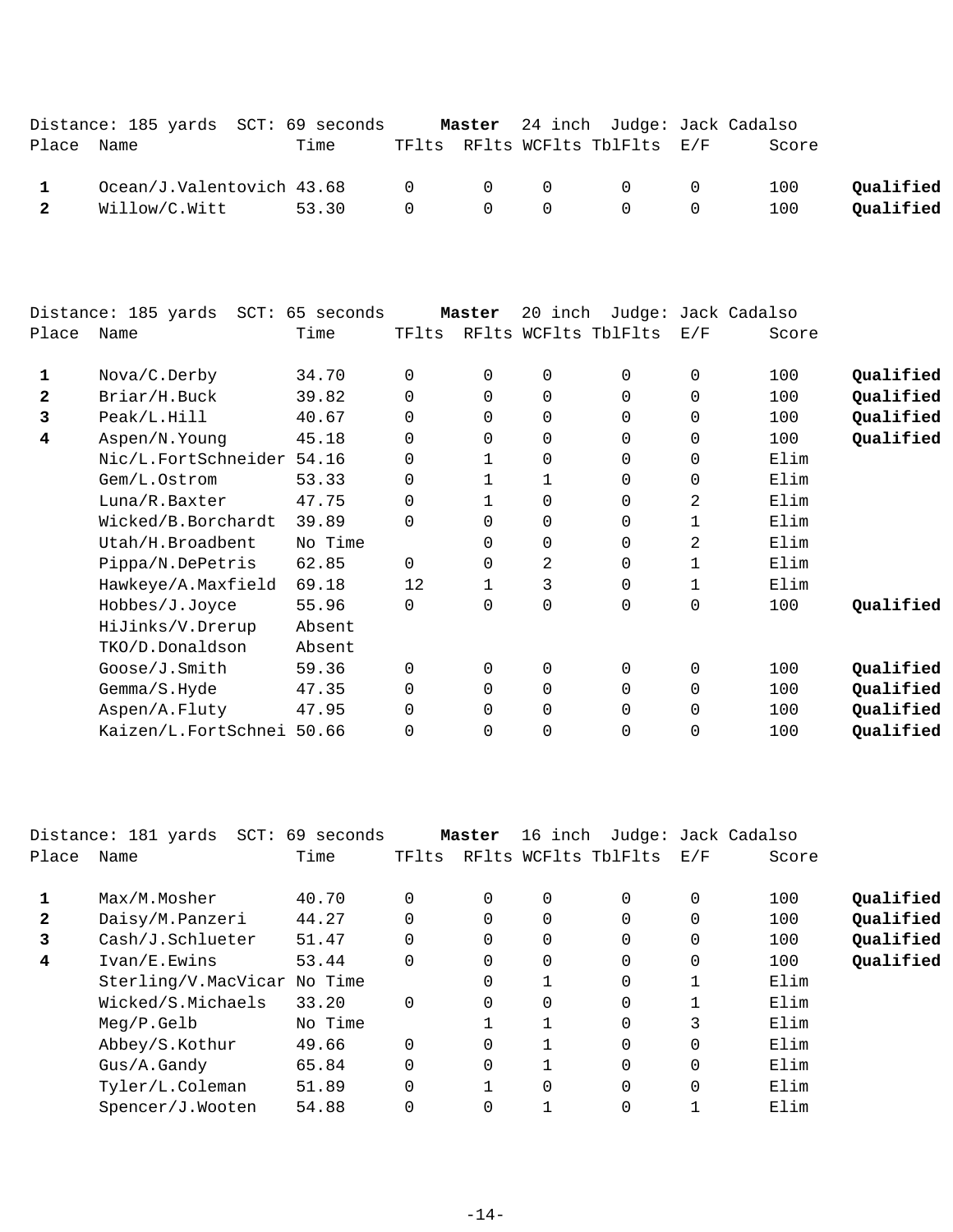| Pippin/A.Davis-Crai 76.56 |         |  |  | Elim |           |
|---------------------------|---------|--|--|------|-----------|
| Bella/L.Gari              | No Time |  |  | Elim |           |
| Senna/E.Barshack          | No Time |  |  | Elim |           |
| Smitty/J.Miller           | 68.35   |  |  | 100  | Oualified |
| Amber/V.MacVicar          | AIS     |  |  |      |           |

|              | Distance: 177 yards SCT: 71 seconds |         |          | Master   |   | 12 inch Judge: Jack Cadalso |          |       |           |
|--------------|-------------------------------------|---------|----------|----------|---|-----------------------------|----------|-------|-----------|
| Place        | Name                                | Time    | TFlts    |          |   | RFlts WCFlts TblFlts        | E/F      | Score |           |
|              | Blaze/S.Michaels                    | 39.05   | $\Omega$ | 0        | 0 |                             | $\Omega$ | 100   | Qualified |
| $\mathbf{2}$ | Jake/F.Salvas                       | 47.16   | 0        | $\Omega$ | 0 | 0                           | 0        | 100   | Qualified |
|              | Luke/F.Salvas                       | 63.99   | 0        | 0        |   | 0                           | $\Omega$ | Elim  |           |
|              | Dylan/M.Mosher                      | No Time |          | 0        |   |                             |          | Elim  |           |
|              | Zach/R.Carlin                       | 56.36   | 0        |          |   |                             | $\Omega$ | Elim  |           |
|              | Edge/S.Michaels                     | 43.68   | 0        | 0        |   |                             |          | Elim  |           |

|       | Distance: 177 yards SCT: 76 seconds |         |          | Master   | 8 inch   |                      | Judge: Jack Cadalso |       |           |
|-------|-------------------------------------|---------|----------|----------|----------|----------------------|---------------------|-------|-----------|
| Place | Name                                | Time    | TFlts    |          |          | RFlts WCFlts TblFlts | E/F                 | Score |           |
|       | Buff/S.Michaels                     | 39.61   | $\Omega$ | 0        | $\Omega$ | 0                    | 0                   | 100   | Qualified |
| 2     | Honey Badger/D.Elmo 40.67           |         |          |          | $\Omega$ | 0                    | 0                   | 100   | Qualified |
| 3     | Macchiato/D.Elmore 41.40            |         | $\Omega$ |          | $\Omega$ | 0                    | $\Omega$            | 100   | Qualified |
| 4     | Rhythm/K.Loman Chio 48.93           |         | $\Omega$ |          | $\Omega$ | 0                    | $\mathbf 0$         | 100   | Qualified |
|       | Sky Cowboy/D.Elmore No Time         |         |          |          | $\Omega$ | 0                    |                     | Elim  |           |
|       | Midas/K.Huling                      | 54.82   |          |          |          | 0                    | $\mathbf 0$         | Elim  |           |
|       | Bindi/R.Stille                      | 48.67   | $\Omega$ | $\Omega$ |          | 0                    | $\mathbf 0$         | Elim  |           |
|       | Mighty Mouse/D.Elmo 36.05           |         |          |          |          | $\Omega$             | $\Omega$            | Elim  |           |
|       | Kenna/K.Short                       | 66.65   | $\Omega$ |          | $\Omega$ | 0                    | $\mathbf 0$         | Elim  |           |
|       | Poppy/R.Baxter                      | No Time |          | $\Omega$ | $\Omega$ | 0                    |                     | Elim  |           |
|       | Ariel/G.Harrell                     | 67.62   | $\Omega$ |          |          | $\Omega$             | $\Omega$            | Elim  |           |
|       | Mariah/J.Libberton                  | 53.70   | $\Omega$ |          |          | 0                    | $\mathbf 0$         | Elim  |           |
|       | Moka/M.Douglas                      | 49.94   |          |          | 0        | 0                    | 0                   | 100   | Oualified |
|       |                                     |         |          |          |          |                      |                     |       |           |

 Total Number of Dogs Showing: 52 Total Number of Dogs Absent: 2 Total Number of Dogs Withdrawn: 1 Total Number of Dogs Not Scored: 0 Total Number of Qualifiers: 23 Percent Qualified: 44.2%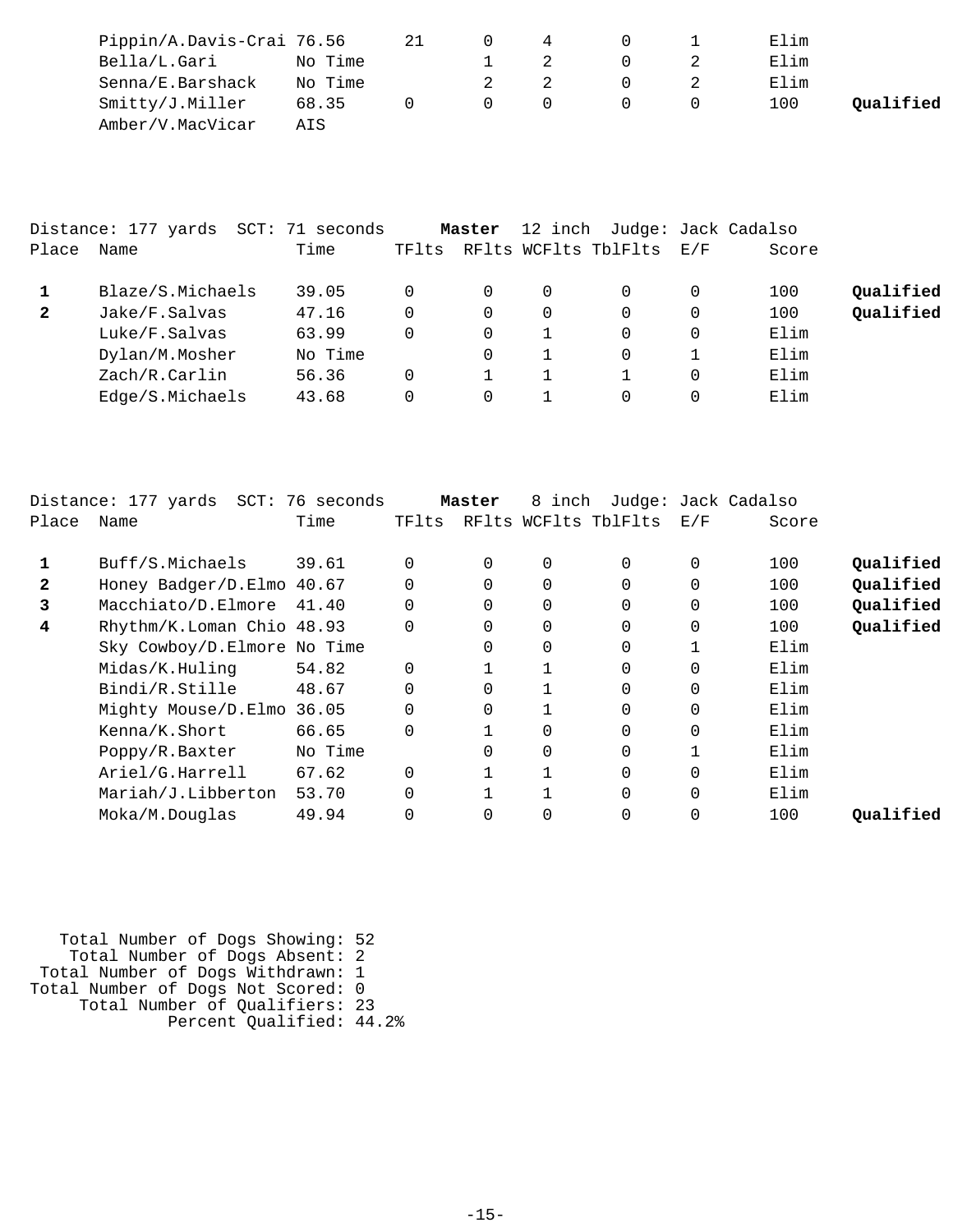|            | Distance: 185 yards SCT: 70 seconds                |      |  | Excellent Pref 16 inch Judge: Jack Cadalso |       |           |
|------------|----------------------------------------------------|------|--|--------------------------------------------|-------|-----------|
| Place Name |                                                    | Time |  | TFlts RFlts WCFlts TblFlts E/F             | Score |           |
|            | Ellie/A.Barker    42.16    0    0    0     0     0 |      |  |                                            | 100   | Oualified |
| 2          | Wahoo/P.Lichtenberg 54.79 0 0 0 0 0                |      |  |                                            | 100   | Oualified |

|            | Distance: 181 yards SCT: 74 seconds  |      |  |                                | <b>Excellent Pref</b> 12 inch Judge: Jack Cadalso |           |
|------------|--------------------------------------|------|--|--------------------------------|---------------------------------------------------|-----------|
| Place Name |                                      | Time |  | TFlts RFlts WCFlts TblFlts E/F | Score                                             |           |
|            | Sampson/R.Skukalek 59.08 0 0 0 0 0 0 |      |  |                                | 100                                               | Qualified |

|            | Distance: 177 yards SCT: 76 seconds |                                |  | <b>Excellent Pref</b> 8 inch Judge: Jack Cadalso |
|------------|-------------------------------------|--------------------------------|--|--------------------------------------------------|
| Place Name | Time                                | TFlts RFlts WCFlts TblFlts E/F |  | Score                                            |

Spike/S.Scott Absent

```
 Total Number of Dogs Showing: 3
 Total Number of Dogs Absent: 1
 Total Number of Dogs Withdrawn: 0
Total Number of Dogs Not Scored: 0
 Total Number of Qualifiers: 3
 Percent Qualified: 100.0%
```

|              | Distance: 185 yards       | SCT: 74 seconds |       | Master Pref |   | 20 inch              |                   | Judge: Jack Cadalso |           |
|--------------|---------------------------|-----------------|-------|-------------|---|----------------------|-------------------|---------------------|-----------|
| Place        | Name                      | Time            | TFlts |             |   | RFlts WCFlts TblFlts | $\rm E$ / $\rm F$ | Score               |           |
|              | Jack/L.Jeffers            | 53.74           |       | 0           | 0 | 0                    |                   | 100                 | Qualified |
| $\mathbf{2}$ | Pecoy/K.Himmelfarb        | 68.10           | 0     | 0           | 0 | 0                    | 0                 | 100                 | Qualified |
|              | Bazinga/S.Kirkpatri 59.61 |                 | 0     | 3           | 2 | 0                    | 2                 | Elim                |           |
|              | Lotte/L.Belcher           | 69.66           | 0     |             |   | $\Omega$             | 2                 | Elim                |           |
|              | Merlin/S.Delgado          | 74.00           |       |             |   | $\Omega$             | 0                 | Elim                |           |
|              | Murphy/M.Martin           | Absent          |       |             |   |                      |                   |                     |           |
|              | Benny/J.Joyce             | Absent          |       |             |   |                      |                   |                     |           |
|              |                           |                 |       |             |   |                      |                   |                     |           |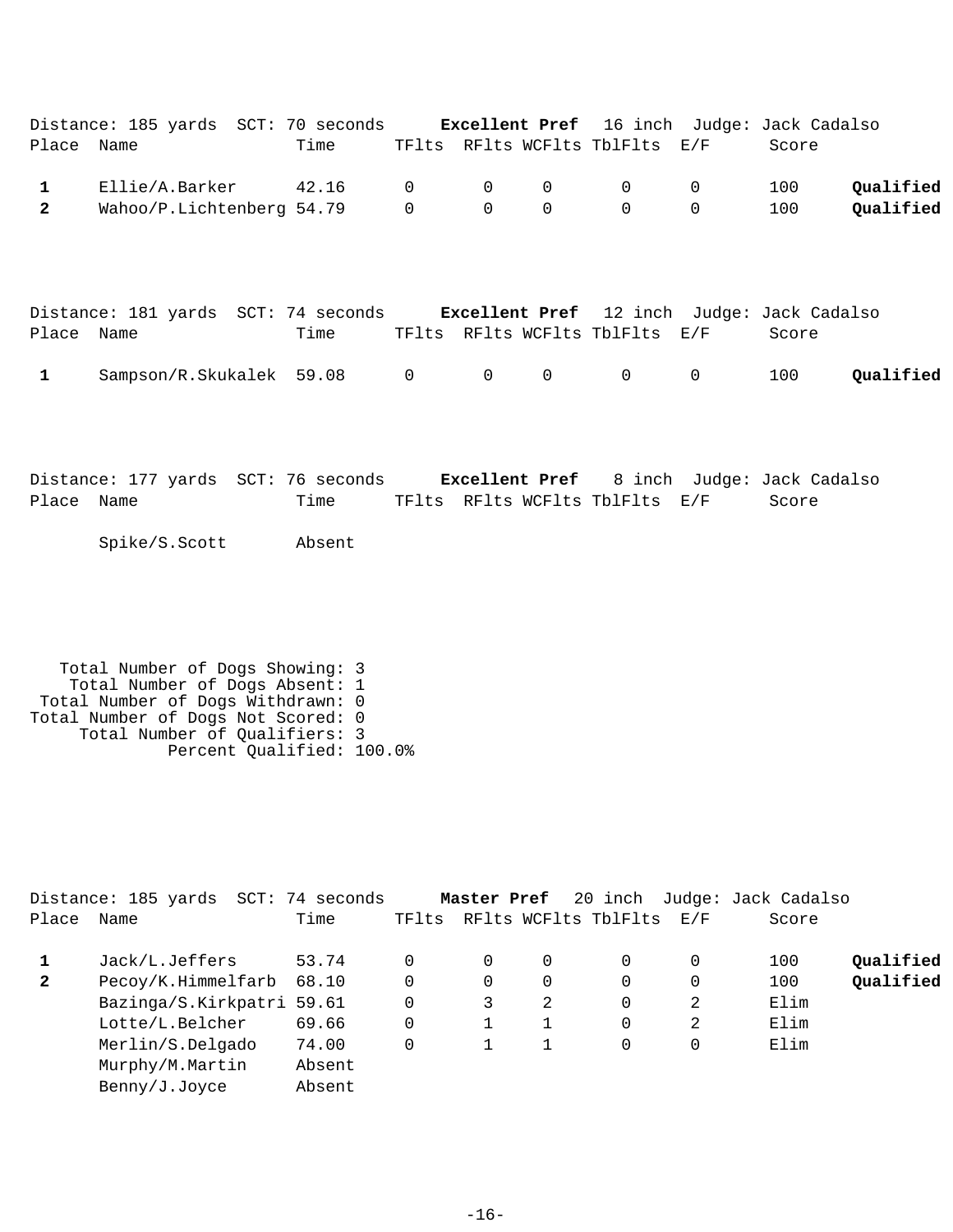|              | Distance: 185 yards SCT: 70 seconds |         |       | Master Pref |          | 16 inch              |          | Judge: Jack Cadalso |           |
|--------------|-------------------------------------|---------|-------|-------------|----------|----------------------|----------|---------------------|-----------|
| Place        | Name                                | Time    | TFlts |             |          | RFlts WCFlts TblFlts | E/F      | Score               |           |
|              | Katie/L.Wilken                      | 51.91   |       | $\Omega$    | 0        | 0                    | $\Omega$ | 100                 | Qualified |
| $\mathbf{2}$ | Peaches/N.DePetris                  | 54.18   |       | $\Omega$    | $\Omega$ | 0                    | $\Omega$ | 100                 | Qualified |
| 3            | Coqui/L.Wilken                      | 55.21   |       | 0           | 0        | $\Omega$             | 0        | 100                 | Qualified |
|              | Winnie/J.Smith                      | No Time |       | 4           | $\Omega$ | 0                    |          | Elim                |           |
|              | Riot/L.Hill                         | No Time |       | 0           | $\Omega$ | 0                    |          | Elim                |           |
|              | Zeke/R.Henson                       | 59.30   |       |             | $\Omega$ | 0                    | $\Omega$ | Elim                |           |
|              | Sioux/J.Mylchreest                  | No Time |       |             |          | 0                    |          | Elim                |           |
|              |                                     |         |       |             |          |                      |          |                     |           |

|              | Distance: 181 yards<br>SCT: | 74 seconds |          | Master Pref |          | 12 inch              |          | Judge: Jack Cadalso |           |
|--------------|-----------------------------|------------|----------|-------------|----------|----------------------|----------|---------------------|-----------|
| Place        | Name                        | Time       | TFlts    |             |          | RFlts WCFlts TblFlts | E/F      | Score               |           |
|              | Vera/A.Gandy                | 54.62      | $\Omega$ | $\Omega$    | $\Omega$ | $\Omega$             |          | 100                 | Qualified |
| $\mathbf{2}$ | Echo/J.Killeen              | 60.92      | 0        | 0           | $\Omega$ | $\Omega$             | 0        | 100                 | Oualified |
| 3            | Dallas/J.Gorbas             | 64.39      | $\Omega$ | 0           | $\Omega$ | $\Omega$             | 0        | 100                 | Qualified |
|              | Blue/P.McBride              | 75.24      | 3        |             | $\Omega$ | $\Omega$             | $\Omega$ | Elim                |           |
|              | Diamond/V.MacVicar          | No Time    |          |             |          | $\Omega$             |          | Elim                |           |
|              | Jessie/K.Jones              | Absent     |          |             |          |                      |          |                     |           |
|              | Breeze/L.Calci              | Absent     |          |             |          |                      |          |                     |           |

|              | Distance: 177 yards SCT: 76 seconds |         |          | Master Pref |          |                          | 8 inch Judge: Jack Cadalso |           |
|--------------|-------------------------------------|---------|----------|-------------|----------|--------------------------|----------------------------|-----------|
| Place        | Name                                | Time    | TFlts    |             |          | RFlts WCFlts TblFlts E/F | Score                      |           |
|              | Joule/K.Huling                      | 51.51   | $\Omega$ | $\Omega$    | $\Omega$ |                          | 100                        | Qualified |
| $\mathbf{2}$ | Nutella/J.Roberts                   | 52.23   | 0        | $\Omega$    |          |                          | 100                        | Qualified |
|              | Gauge/L.Glick                       | No Time |          |             |          |                          | Elim                       |           |
|              | Razzle/L.Larsen                     | 56.65   |          | $\Omega$    |          |                          | Elim                       |           |

|            | Distance: 177 yards SCT: 81 seconds |       |               |                       |                |                                                                                                                                                                                                                               | Master Pref 4 inch Judge: Jack Cadalso |           |
|------------|-------------------------------------|-------|---------------|-----------------------|----------------|-------------------------------------------------------------------------------------------------------------------------------------------------------------------------------------------------------------------------------|----------------------------------------|-----------|
| Place Name |                                     | Time  |               |                       |                | TFlts RFlts WCFlts TblFlts E/F                                                                                                                                                                                                | Score                                  |           |
|            |                                     |       |               |                       |                |                                                                                                                                                                                                                               |                                        |           |
|            | Willow/K.Loman Chio 62.47           |       |               |                       |                | $\begin{matrix}0\end{matrix}$ , $\begin{matrix}0\end{matrix}$ , $\begin{matrix}0\end{matrix}$ , $\begin{matrix}0\end{matrix}$ , $\begin{matrix}0\end{matrix}$ , $\begin{matrix}0\end{matrix}$ , $\begin{matrix}0\end{matrix}$ | 100                                    | Oualified |
|            | General/K.Loman Chi 88.06           |       | 21            | $\sim$ $\sim$         | $\overline{1}$ | $\Omega$                                                                                                                                                                                                                      | Elim                                   |           |
|            | Maddie/M.Rulli                      | 82.09 | $\mathcal{R}$ | $\Omega$ and $\Omega$ | $\overline{0}$ | - 0                                                                                                                                                                                                                           |                                        |           |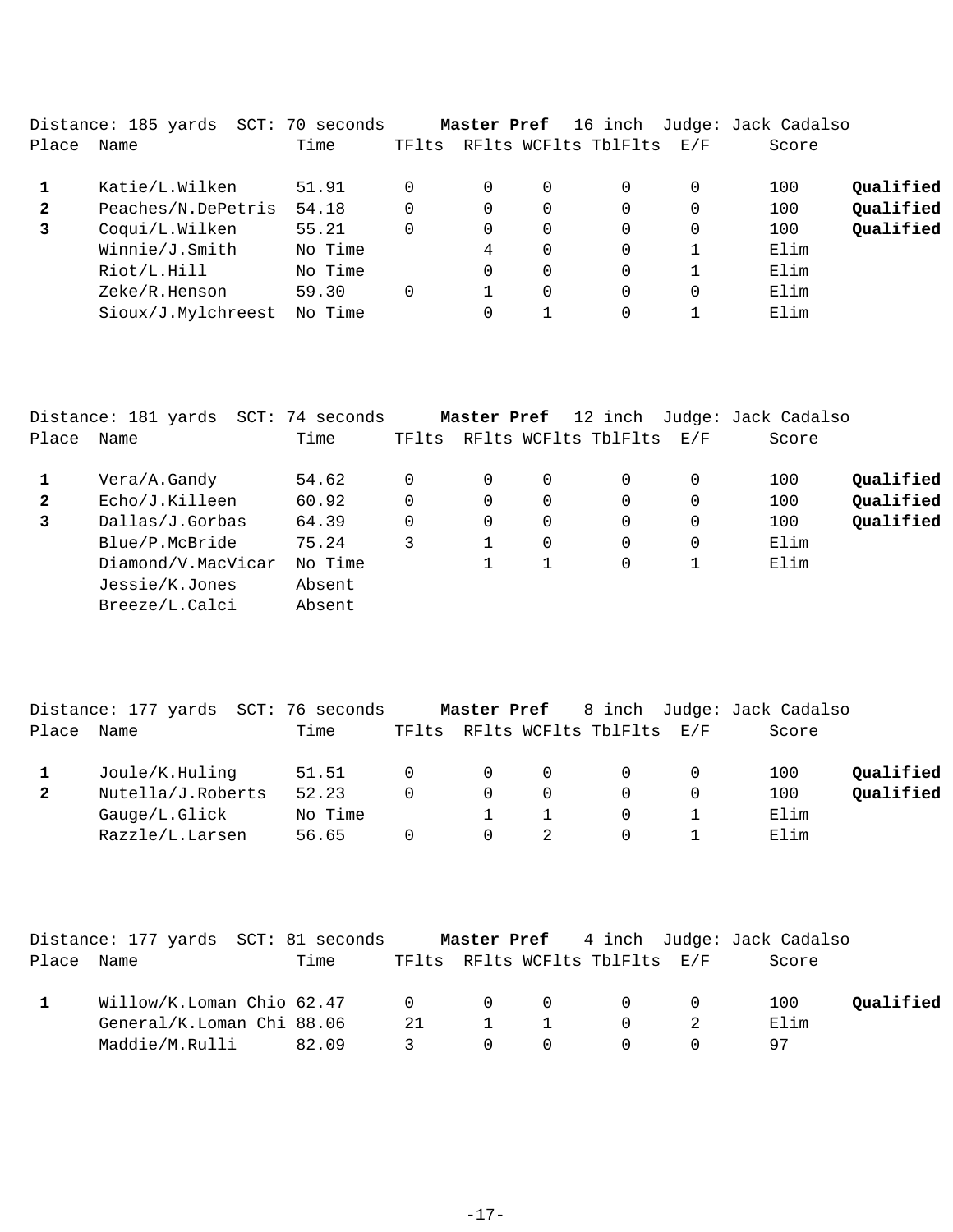Total Number of Dogs Showing: 24 Total Number of Dogs Absent: 4 Total Number of Dogs Withdrawn: 0 Total Number of Dogs Not Scored: 0 Total Number of Qualifiers: 11 Percent Qualified: 45.8%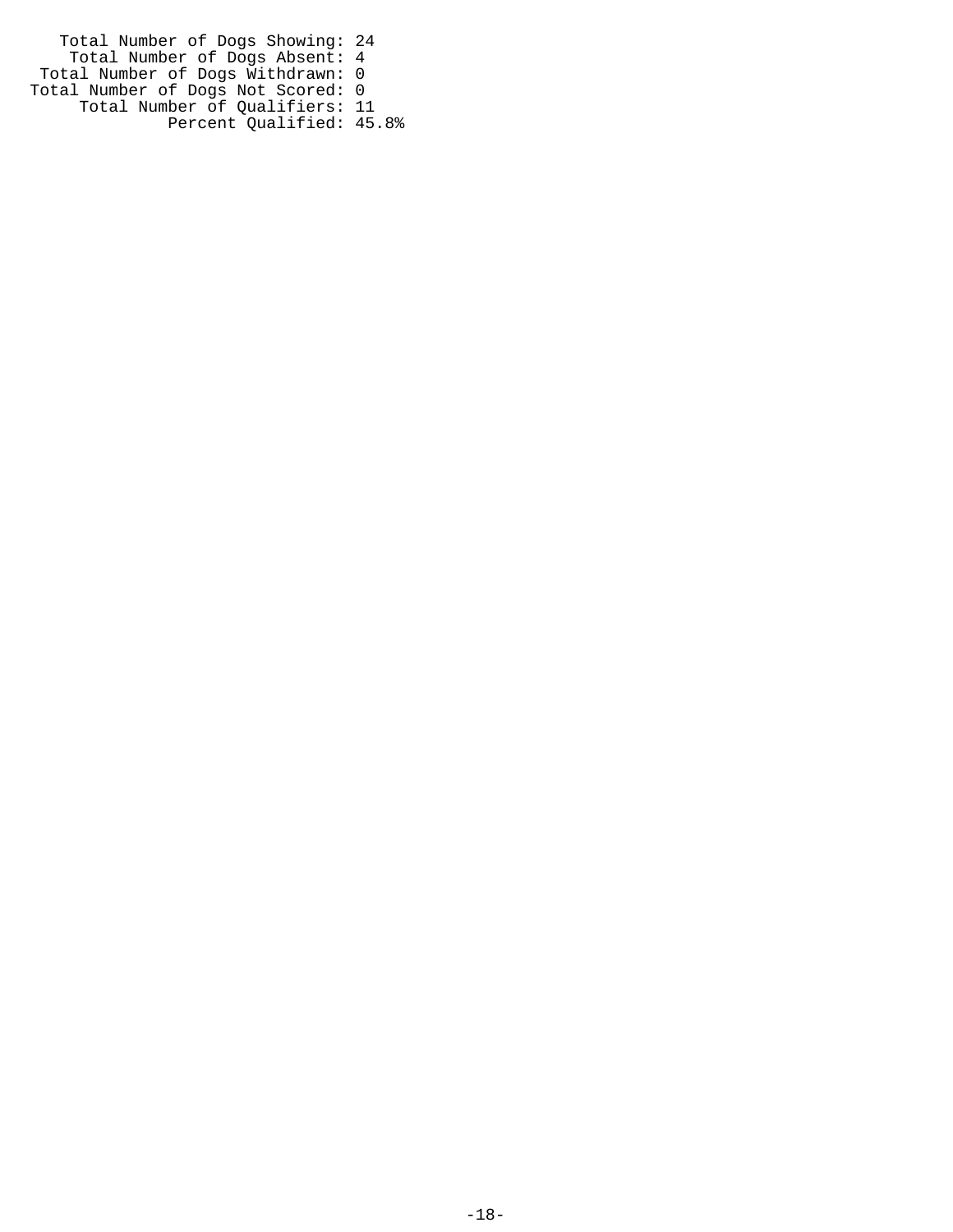## **Sunday, May 15, 2022 Dog Training Club of St. Petersburg Open Standard**

|              | Distance: 177 yards SCT: 72 seconds |         |             |              |                |                                | <b>Open</b> 20 inch Judge: Jack Cadalso |                 |  |
|--------------|-------------------------------------|---------|-------------|--------------|----------------|--------------------------------|-----------------------------------------|-----------------|--|
| Place Name   |                                     | Time    |             |              |                | TFlts RFlts WCFlts TblFlts     | E/F                                     | Score           |  |
|              | Misty/M.Van Ells                    | No Time |             | 2            | $\mathbf 0$    | $\mathbf 0$                    | 1                                       | Elim            |  |
|              | Savvy/J.Wooten                      | 60.48   | $\Omega$    | $\Omega$     | $\Omega$       | $\Omega$                       | $\mathbf{1}$                            | Elim            |  |
|              |                                     |         |             |              |                |                                |                                         |                 |  |
|              | Ryker/S.Goetzinger                  | 66.45   | $\Omega$    | $\Omega$     | $\overline{2}$ | $\Omega$                       | 2                                       | Elim            |  |
|              | Dixie/E.Tregler                     | 44.54   | $\Omega$    | 0            | $\overline{a}$ | $\Omega$                       | $\mathbf 0$                             | Elim            |  |
|              | Tigger/J.Roberts                    | 86.23   | 28          | 2            | $\mathbf 1$    | $\Omega$                       | $\mathbf{1}$                            | Elim            |  |
|              | Distance: 175 yards SCT: 75 seconds |         |             |              |                |                                | Open 16 inch Judge: Jack Cadalso        |                 |  |
| Place Name   |                                     | Time    |             |              |                | TFlts RFlts WCFlts TblFlts E/F |                                         | Score           |  |
|              |                                     |         |             |              |                |                                |                                         |                 |  |
|              | Lilly/L.Gari                        | 49.39   | $\mathbf 0$ | 2            | $\mathbf 0$    | $\mathbf{1}$                   | $\Omega$                                | Elim            |  |
|              |                                     |         |             |              |                |                                |                                         |                 |  |
|              | Distance: 173 yards SCT: 79 seconds |         |             |              |                |                                | Open 12 inch Judge: Jack Cadalso        |                 |  |
| Place        | Name                                | Time    |             |              |                | TFlts RFlts WCFlts TblFlts     | E/F                                     | Score           |  |
| $\mathbf{1}$ | Pistol/G.Harrell                    | 58.12   | $\mathbf 0$ | $\mathbf{1}$ | $\mathbf 0$    | $\overline{0}$                 | 0                                       | 95<br>Oualified |  |
|              | Sparki/L.Castillo                   | No Time |             | $\mathbf{1}$ | $\mathbf 1$    | $\Omega$                       | $\mathbf{1}$                            | Elim            |  |
|              | Tonka/C.Little                      | Absent  |             |              |                |                                |                                         |                 |  |

 Total Number of Dogs Showing: 8 Total Number of Dogs Absent: 1 Total Number of Dogs Withdrawn: 0 Total Number of Dogs Not Scored: 0 Total Number of Qualifiers: 1 Percent Qualified: 12.5%

|            |                | Distance: 177 yards SCT: 79 seconds |                                |     |     | Open Pref 20 inch Judge: Jack Cadalso |
|------------|----------------|-------------------------------------|--------------------------------|-----|-----|---------------------------------------|
| Place Name |                | Time                                | TFlts RFlts WCFlts TblFlts E/F |     |     | Score                                 |
|            | Cowboy/J.Smith | 73.80 0                             |                                | 2 0 | - 0 | Elim                                  |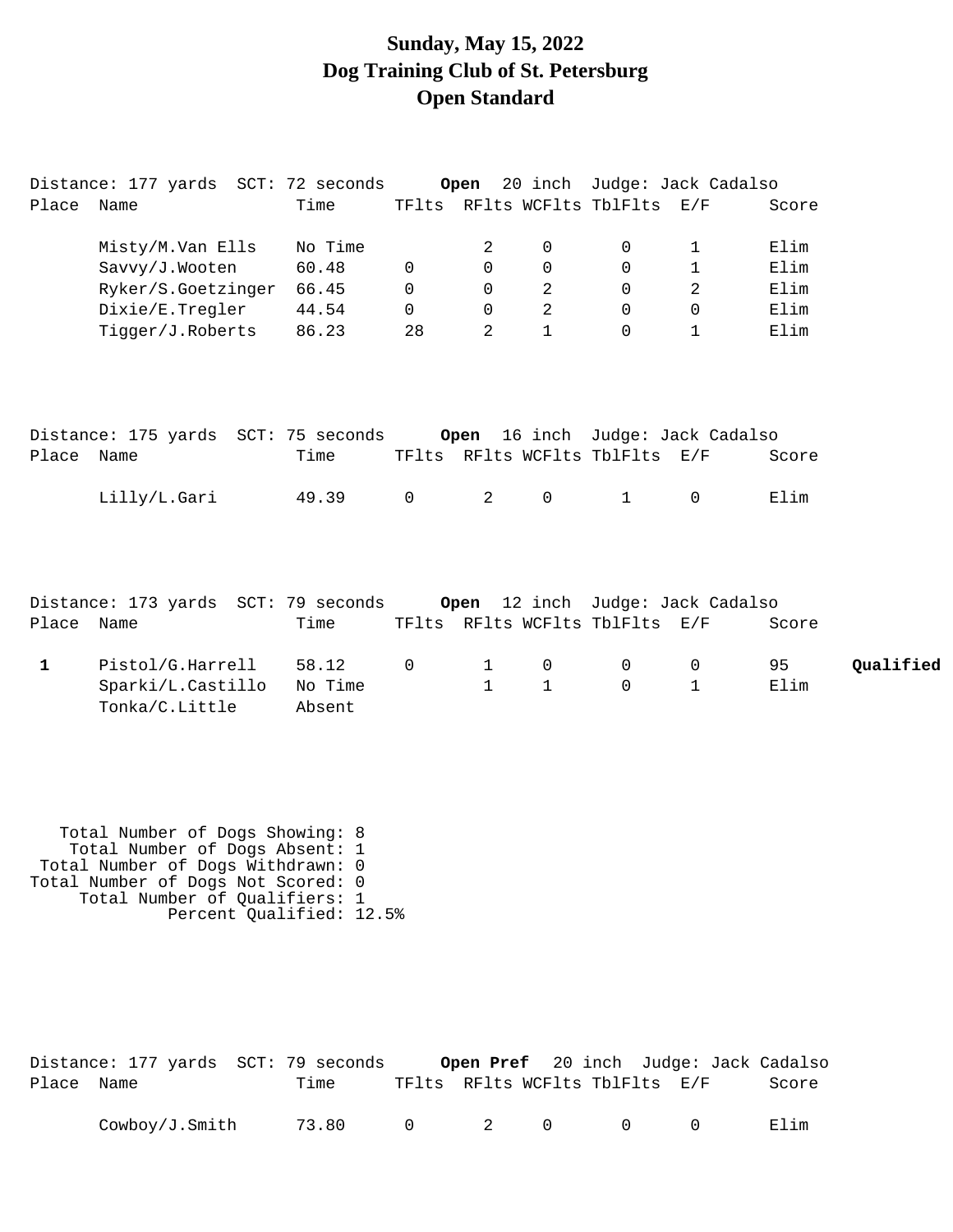|            | Distance: 173 yards SCT: 84 seconds |       |  |  |                                         | Open Pref 8 inch Judge: Jack Cadalso |
|------------|-------------------------------------|-------|--|--|-----------------------------------------|--------------------------------------|
| Place Name |                                     | Time  |  |  | TFlts RFlts WCFlts TblFlts E/F          | Score                                |
|            | Tino/I.Nadal                        | 83.54 |  |  | $0 \qquad 1 \qquad 3 \qquad 0 \qquad 0$ | F. lim                               |

 Total Number of Dogs Showing: 2 Total Number of Dogs Absent: 0 Total Number of Dogs Withdrawn: 0 Total Number of Dogs Not Scored: 0 Total Number of Qualifiers: 0 Percent Qualified: 0.0%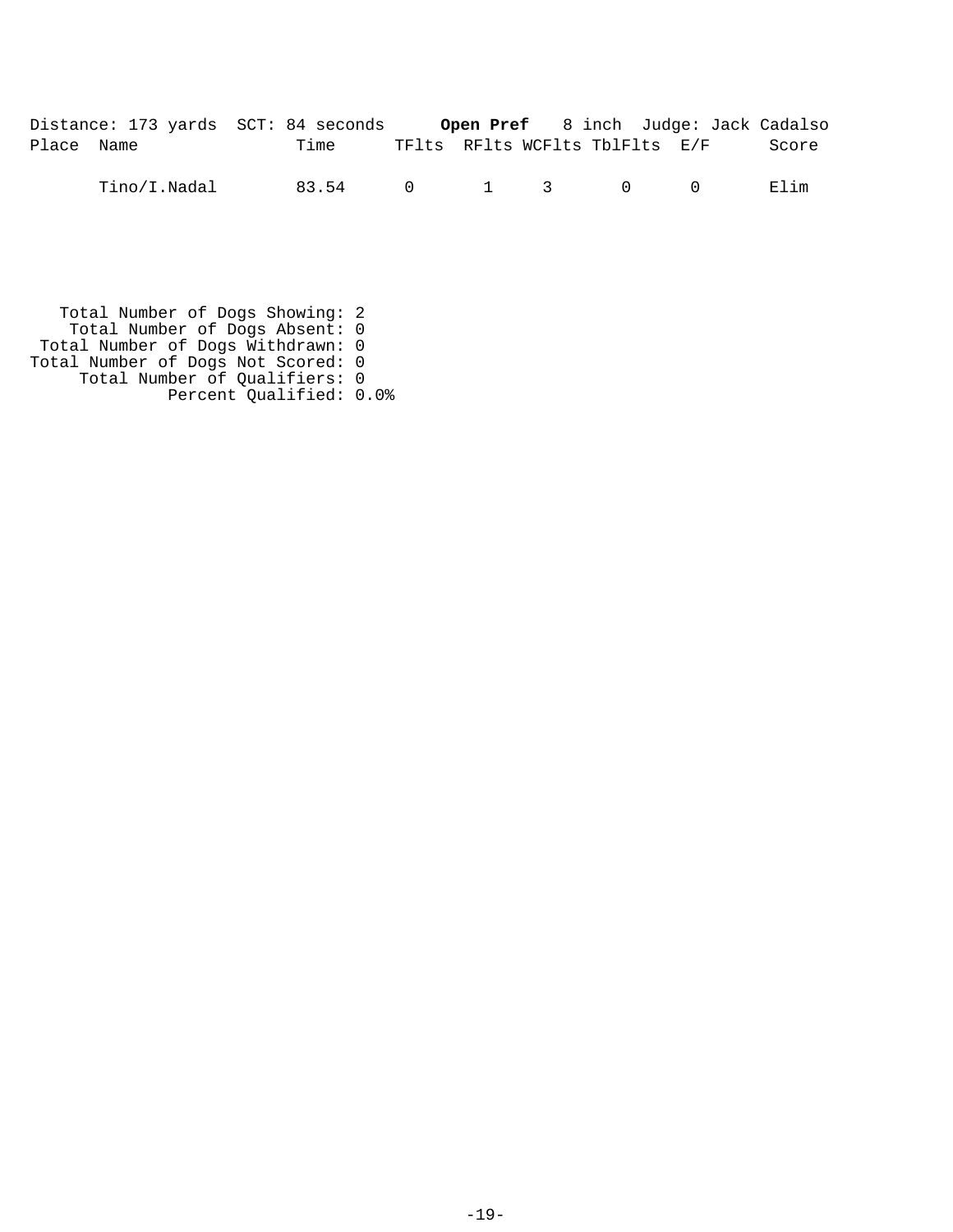### **Sunday, May 15, 2022 Dog Training Club of St. Petersburg Novice Standard**

|            |  | Distance: 140 yards SCT: 67 seconds Novice A 20 inch Judge: Jack Cadalso |                                                      |       |       |
|------------|--|--------------------------------------------------------------------------|------------------------------------------------------|-------|-------|
| Place Name |  | Time                                                                     | TFlts RFlts WCFlts TblFlts E/F                       |       | Score |
|            |  | $\text{Riot/N.Schusler}$ 43.15 0 1 1                                     |                                                      | $0$ 1 | Elim  |
|            |  | Distance: 139 yards SCT: 70 seconds Novice A 16 inch Judge: Jack Cadalso |                                                      |       |       |
| Place Name |  | Time TFlts RFlts WCFlts TblFlts E/F                                      |                                                      |       | Score |
|            |  | Rosie/N.Schusler 46.01 0                                                 | $\begin{array}{ccccccc}\n0 & 1 & 1 & 2\n\end{array}$ |       | Elim  |

 Total Number of Dogs Showing: 2 Total Number of Dogs Absent: 0 Total Number of Dogs Withdrawn: 0 Total Number of Dogs Not Scored: 0 Total Number of Qualifiers: 0 Percent Qualified: 0.0%

|            | Distance: 140 yards SCT: 67 seconds Novice B 20 inch Judge: Jack Cadalso |        |    |             |                                |              |       |
|------------|--------------------------------------------------------------------------|--------|----|-------------|--------------------------------|--------------|-------|
| Place Name |                                                                          | Time   |    |             | TFlts RFlts WCFlts TblFlts E/F |              | Score |
|            | Mahomes/B.Borchardt 66.73 0                                              |        |    | $3 \t 0$    | $\Omega$                       | $\Omega$     | Elim  |
| Place Name | Distance: 139 yards SCT: 70 seconds Novice B 16 inch Judge: Jack Cadalso | Time   |    |             | TFlts RFlts WCFlts TblFlts E/F |              | Score |
|            | Flash/P.Yadon                                                            | 90.55  | 20 | $1 \t 1$    | $\Omega$                       | $\mathbf{1}$ | Elim  |
|            |                                                                          |        |    | $1 \quad 1$ | $\Omega$                       |              | 75    |
|            | $CJ/A.Larreau$ 85.56                                                     |        | 15 |             |                                |              |       |
|            | Catalina/D.Elmore                                                        | Absent |    |             |                                |              |       |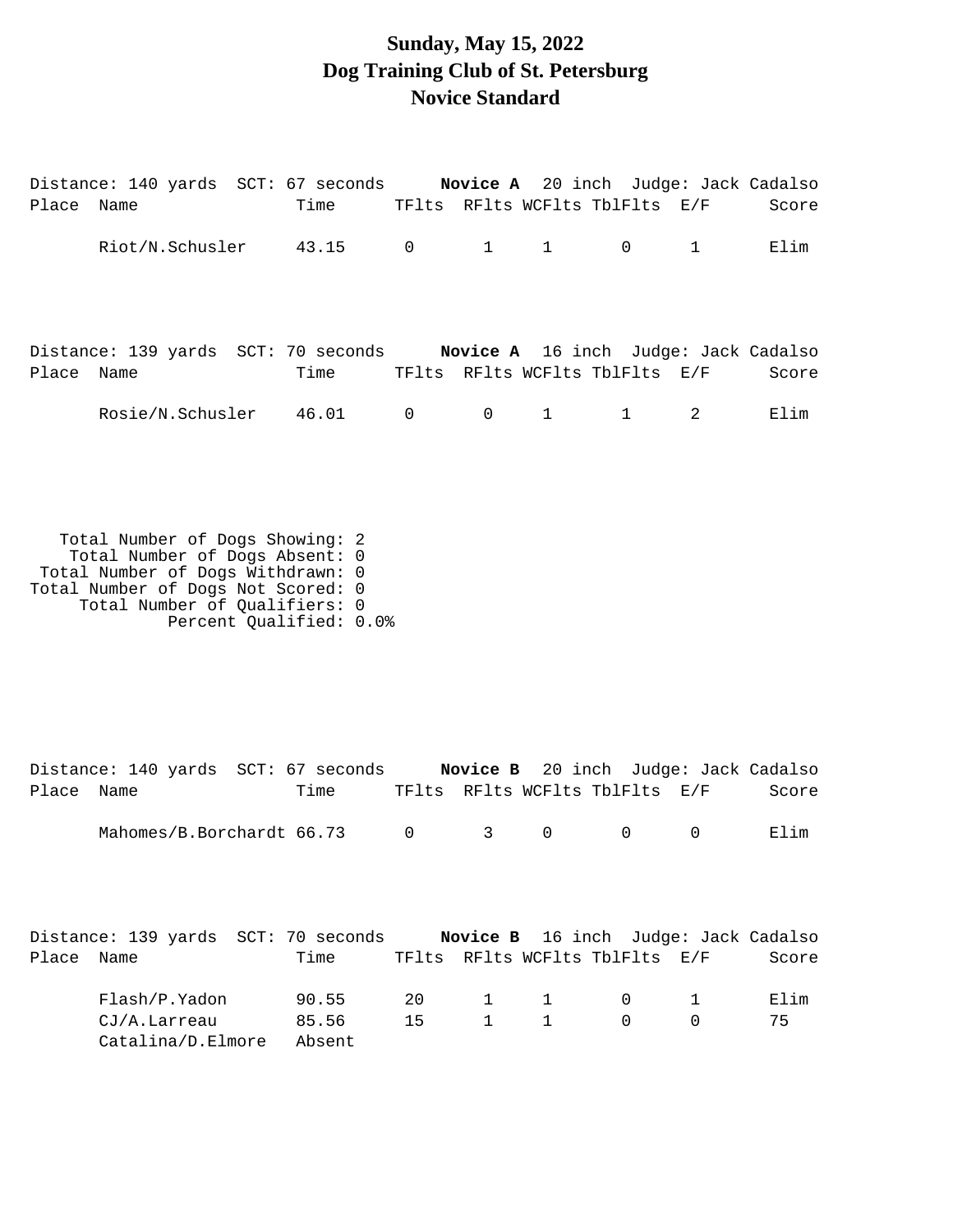|            | Distance: 138 yards SCT: 74 seconds Novice B 12 inch Judge: Jack Cadalso |      |  |                                |       |
|------------|--------------------------------------------------------------------------|------|--|--------------------------------|-------|
| Place Name |                                                                          | Time |  | TFlts RFlts WCFlts TblFlts E/F | Score |
|            | Mika/J.Skinner No Time                                                   |      |  | 2 2 0 3                        | Elim  |

Distance: 138 yards SCT: 80 seconds **Novice B** 8 inch Judge: Jack Cadalso Place Name  $Time$  TFlts RFlts WCFlts TblFlts E/F Score

Maizie/S.Terry Absent

 Total Number of Dogs Showing: 4 Total Number of Dogs Absent: 2 Total Number of Dogs Withdrawn: 0 Total Number of Dogs Not Scored: 0 Total Number of Qualifiers: 0 Percent Qualified: 0.0%

|              | Distance: 140 yards SCT: 74 seconds |      |  |                                | <b>Novice Pref</b> 20 inch Judge: Jack Cadalso |           |
|--------------|-------------------------------------|------|--|--------------------------------|------------------------------------------------|-----------|
| Place Name   |                                     | Time |  | TFlts RFlts WCFlts TblFlts E/F | Score                                          |           |
| $\mathbf{1}$ | $Tabz/A.Ronning$ 69.19 0 0 0 0 0    |      |  |                                | 100                                            | Qualified |

|       | Distance: 140 yards SCT: 72 seconds |       |                |                |          |                          | Novice Pref 16 inch Judge: Jack Cadalso |           |
|-------|-------------------------------------|-------|----------------|----------------|----------|--------------------------|-----------------------------------------|-----------|
| Place | Name                                | Time  | TFlts          |                |          | RFlts WCFlts TblFlts E/F | Score                                   |           |
|       | Skye/C.Steinhagen                   | 69.40 | $\overline{0}$ | $\overline{0}$ | $\Omega$ | $\Omega$                 | 100                                     | Oualified |
|       | Denver/C.Mullins                    | 65.27 |                | $\mathcal{E}$  | 0        | $\Omega$                 | Elim                                    |           |
|       | Furgus/B.Brehm                      | 69.09 |                |                |          | $\Omega$                 | Elim                                    |           |
|       | $Nyx/A$ . Ronning                   | 44.00 |                | $\Omega$       | 0        | $\Omega$                 | Elim                                    |           |
|       |                                     |       |                |                |          |                          |                                         |           |

|            | Distance: 139 yards SCT: 75 seconds |         |  |                                | <b>Novice Pref</b> 12 inch Judge: Jack Cadalso |  |
|------------|-------------------------------------|---------|--|--------------------------------|------------------------------------------------|--|
| Place Name |                                     | Time    |  | TFlts RFlts WCFlts TblFlts E/F | Score                                          |  |
|            | Rebel/J.Gorbas                      | No Time |  | $1 \quad 1 \quad 1 \quad 1$    | Flim                                           |  |